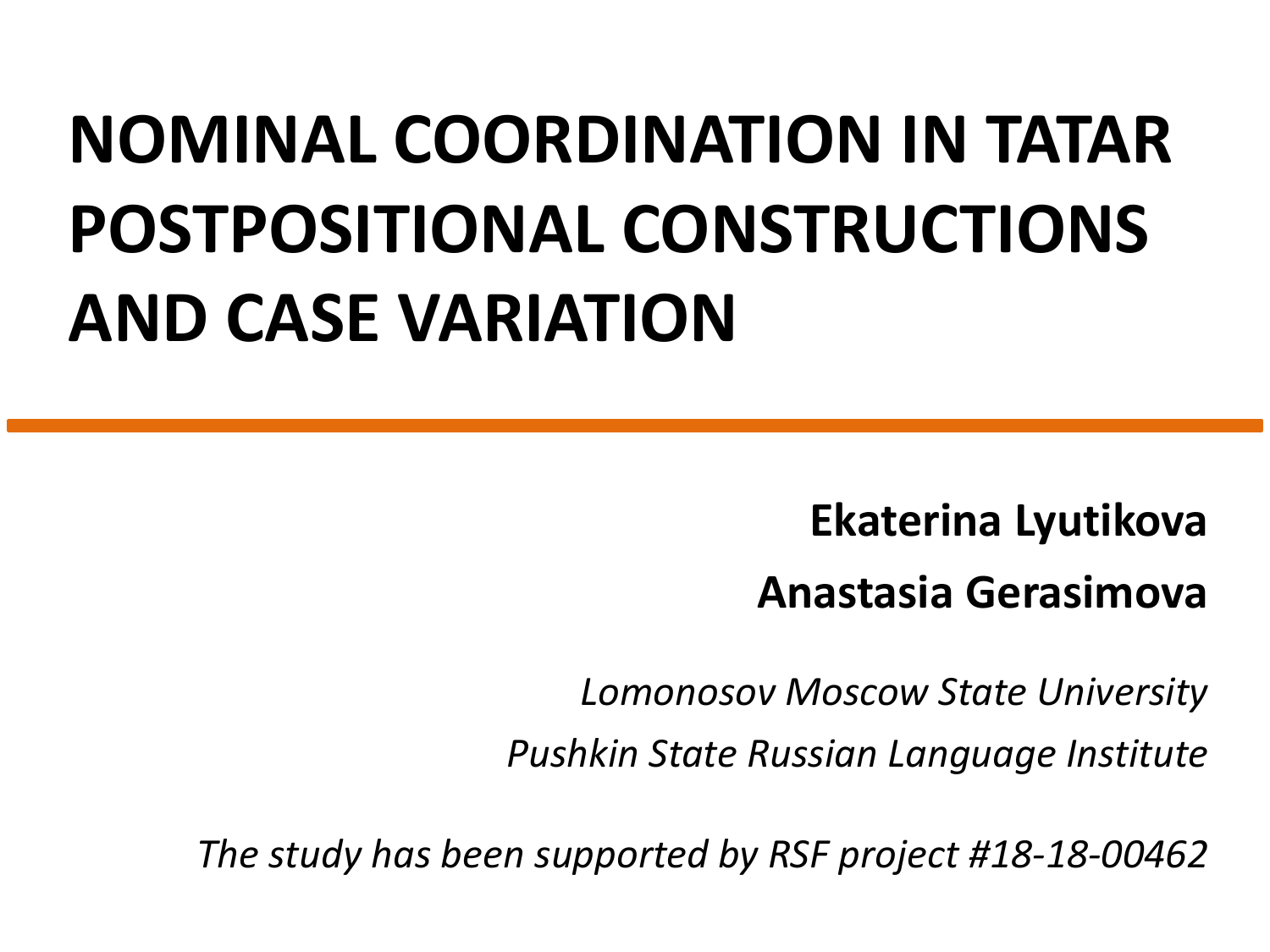# **Acknowledgements**

- We thank our colleagues from the Institute of Applied Semiotics of the Tatarstan Academy of Sciences
	- D.Sh. Suleimanov
	- O.A. Nevzorova
	- A.M. Galieva

who greatly helped in preparing the materials for the experimental study and finding respondents!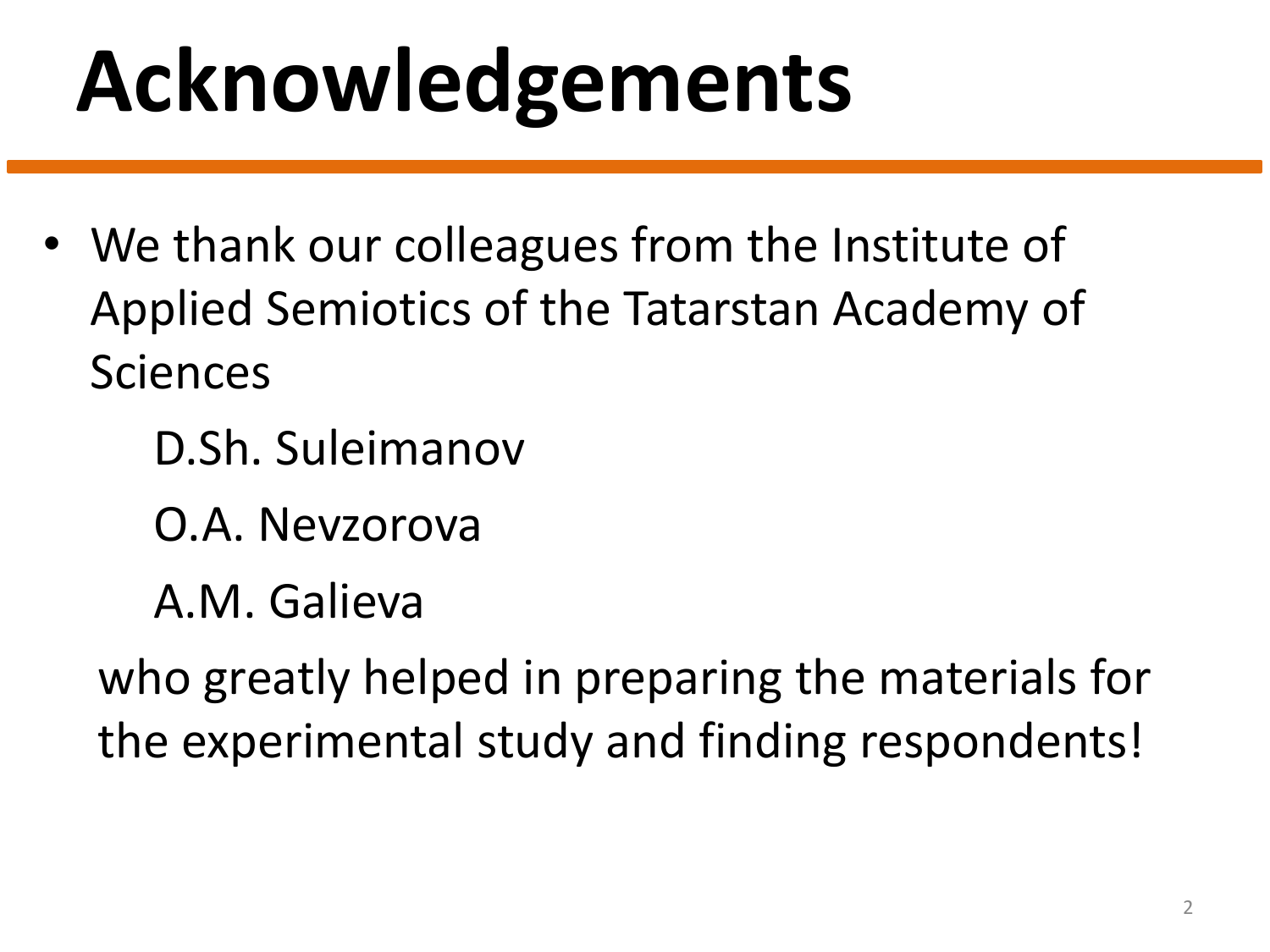### **Tatar postpositions**

e.g. *belän* 'with', *öčen* 'for'

**Plain postpositions | | Denominal postpositions** 

historically derived from nouns with locative semantic

*e.g. östendä* 'above' *janına* 'to'

*aldı* 'front' *aldı -n -da* front -OBL -LOC 'before'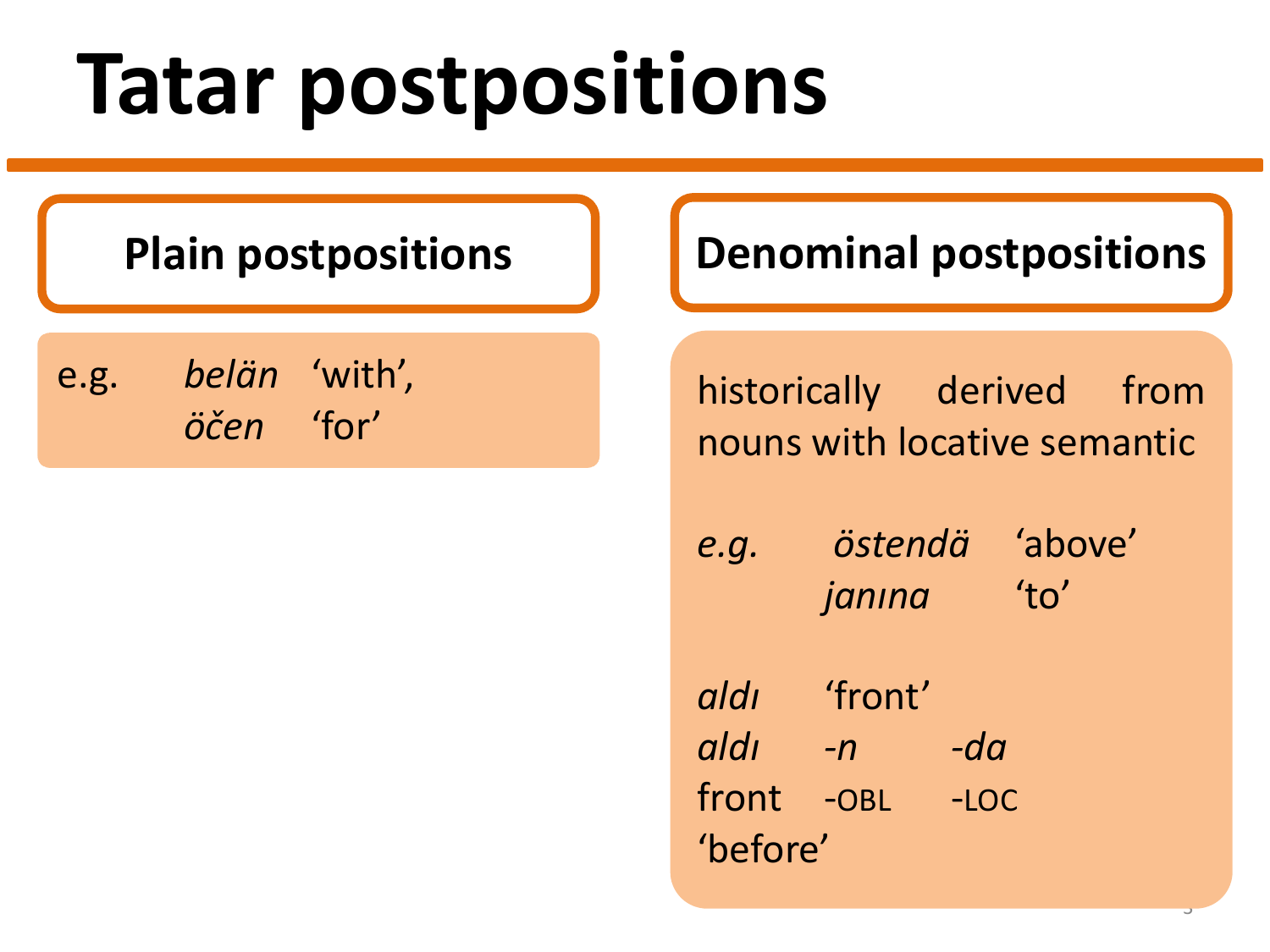# **Differential case marking**

The nominal in Tatar PPs demonstrates differential case marking:

the choice between GEN and NOM case form is determined by the morphosyntactic class of the nominal [Zakiev 1993; Lyutikova, Gerasimova 2019]

#### Unmarked / NOM **The CEN**

All nouns, including proper names.



Personal pronouns:

- § 1st / 2nd person (*min 'I', sin* ' you')
- § 3rd person (*ul* 'he/she/it', *alar* 'they') Interrogative pronouns (e.g. *kem* 'who', nərsə 'what') Reflexive pronouns (üz 'self')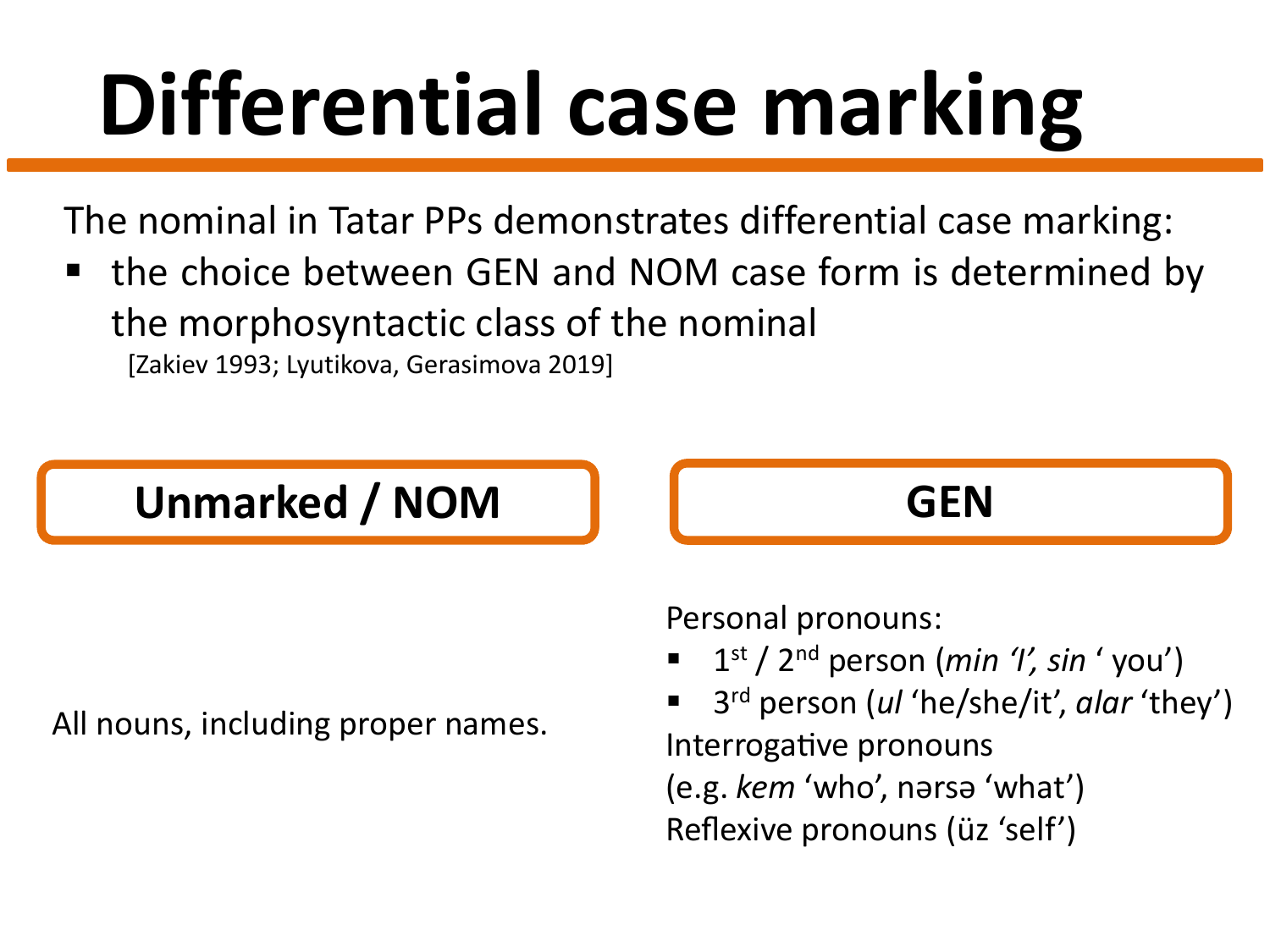# **Differential case marking**

With denominal postpositions this variation in case assignment is accompanied by presence/absence of the possessive agreeing ezafe marker on the postposition.

(1) a. **ezafe-less form**

|              | minem arkada / ?anın            | arkada | $/*$ abıj     | arkada  |
|--------------|---------------------------------|--------|---------------|---------|
| <b>I.GEN</b> | because $/$ (s) he. GEN because |        | / brother.nom | because |

#### b. **ezafe form**

|              | minem arka-m-da /anıŋ                                     | arka-sı-nda / abıj | arka-sı-nda |
|--------------|-----------------------------------------------------------|--------------------|-------------|
| <b>I.GEN</b> | because-1sg / (s)he.gen because-3 / brother.nom because-3 |                    |             |

'because of me / because of her / because of brother'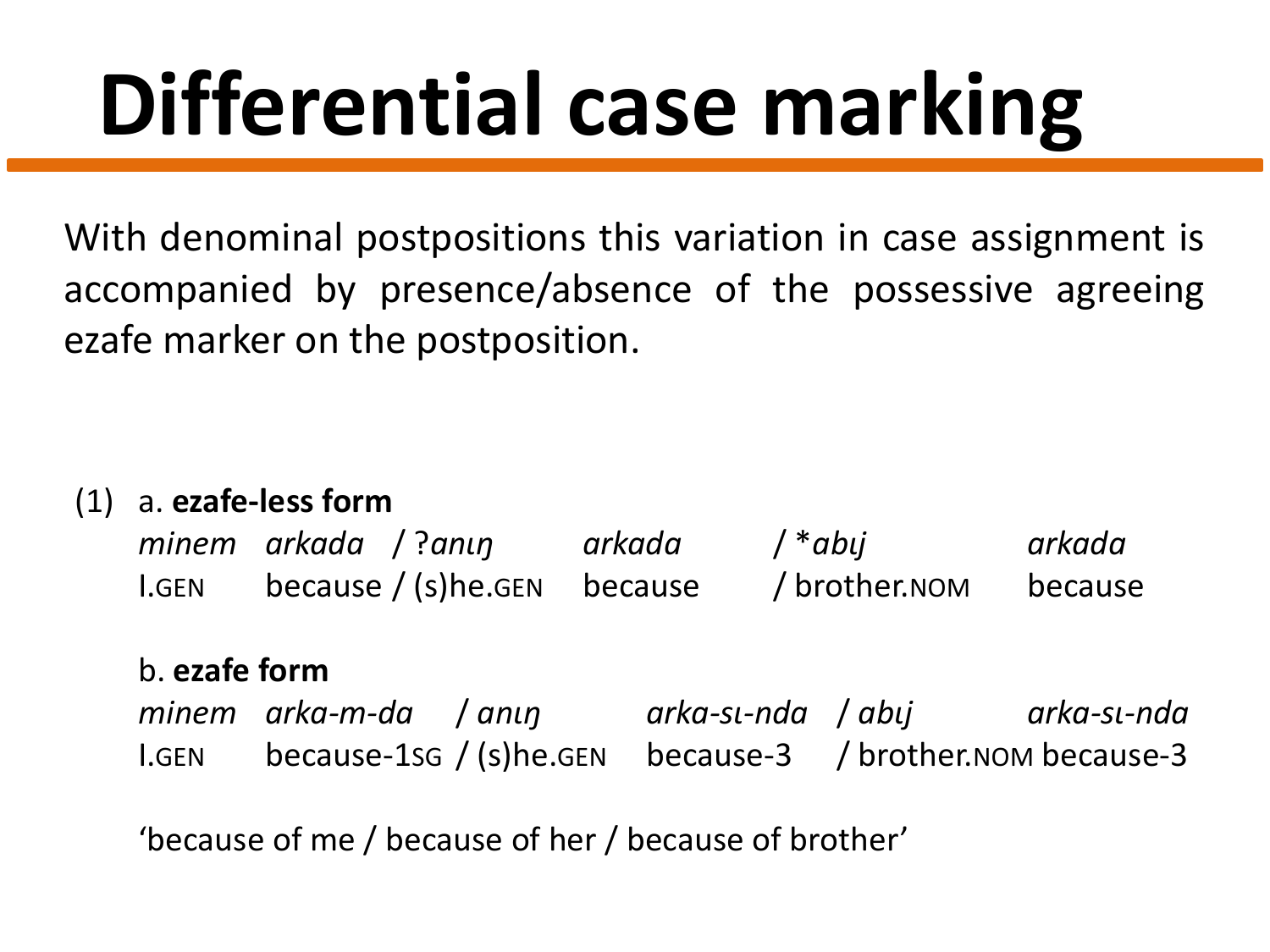# **Differential case marking**

With personal pronouns denominal postpositions demonstrate person agreement:

EITHER postposition has possessive agreeing ezafe marker, person and number agreement with complement

| $(2)$ minem       | ald         | $\mathsf{L}m$ | -da    |
|-------------------|-------------|---------------|--------|
| <b>I.GEN</b>      | in front of | $-1$ sg       | $-LOC$ |
| $(3)$ sez-nen     | ald         | $-IGIZ$       | $-da$  |
| <b>VOU.PL-GEN</b> | in front of | $-2PL -$ OC   |        |

■ OR there is default possessive agreeing ezafe marker on the postposition

(4) *kız-lar ald* -*ın* -*da* girl-PL in front of <mark>|</mark> -3 <mark>|</mark>-LOC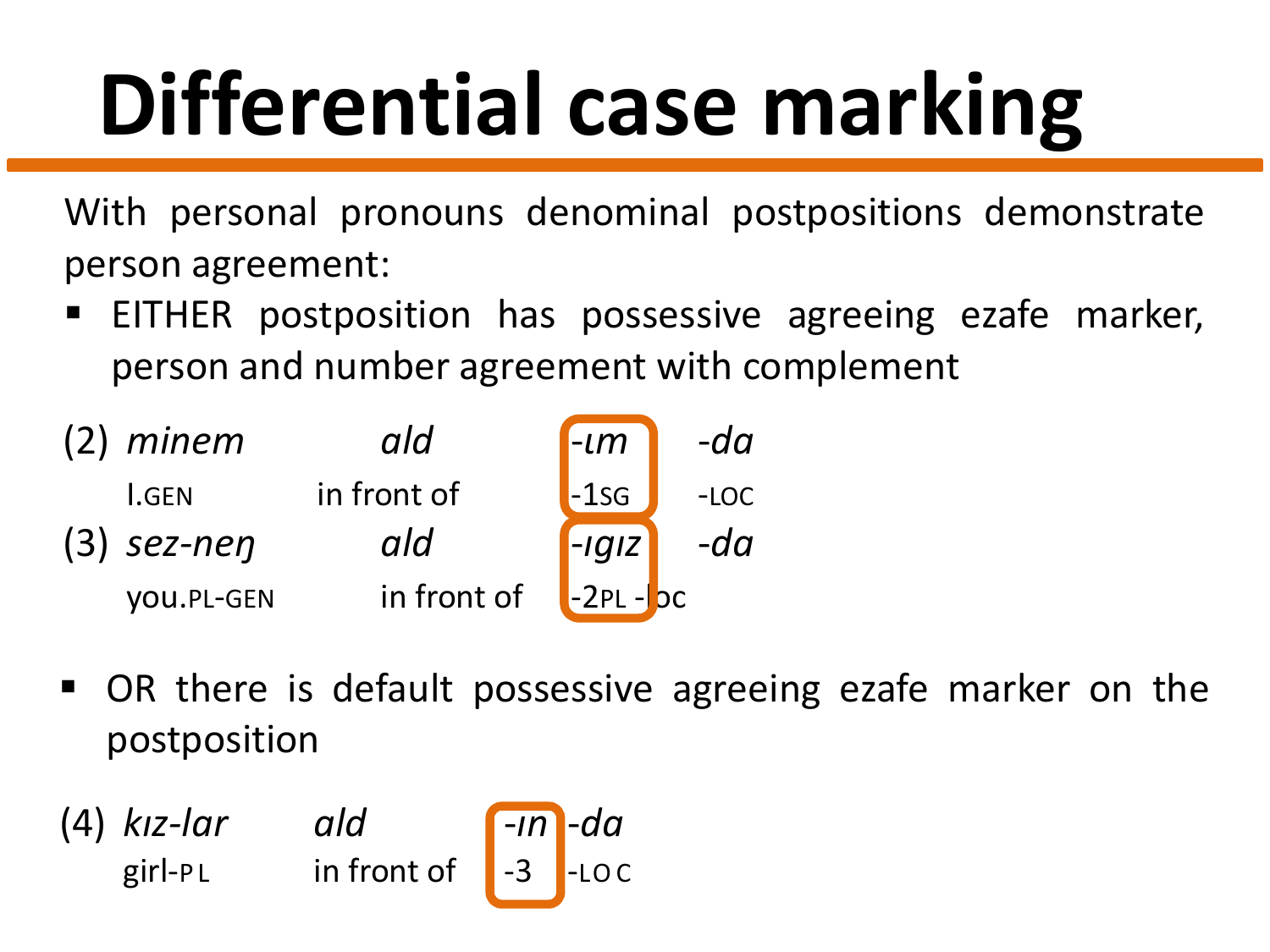#### **Three parameters of variation**

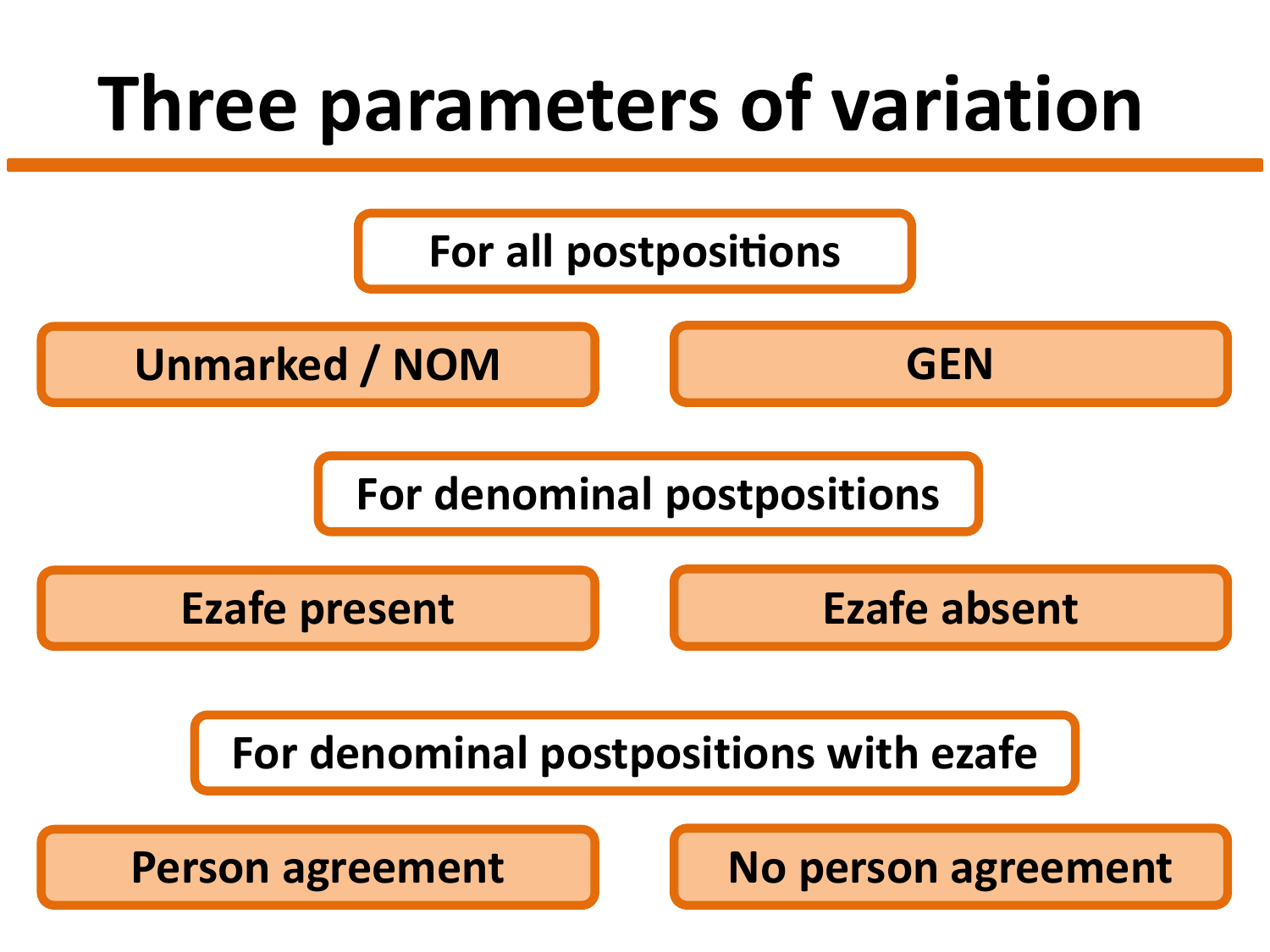- Denominal postpositions result from grammaticalization of relational noun.
- The complement and the relational noun form a possessive construction.
- Possessive construction demonstrates differential case marking.

#### **ezafe-2 construction:**

complement remains unmarked, ezafe marker present on the head

(4) *ukučı däftär-e* student notebook-3 'student's notebook'

#### **ezafe-3 construction:**

complement is in GEN, ezafe marker is present on the head

(5) *ukuči-nin* däftär-e student-GEN notebook-3 'student's notebook'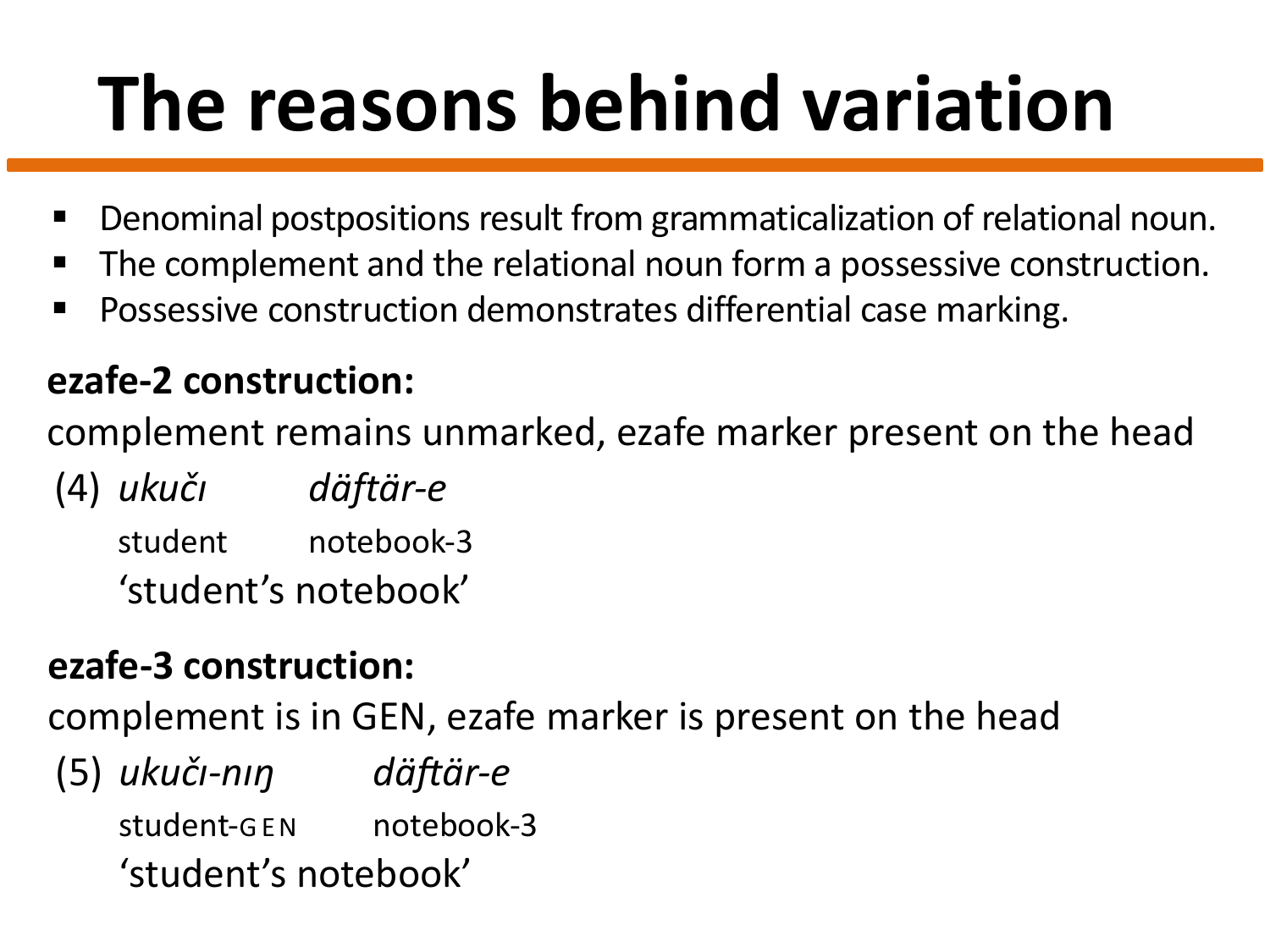[Zakiev 1993]:

■ pronouns can only appear in ezafe-3, and not in ezafe-2

| $(6)$ bez-nen | mäktäb-ebez |
|---------------|-------------|
| we-GEN        | school-1PL  |
| $(7) * bez$   | mäktäb-ebez |
| we            | school-1PL  |
| $(8)$ bez-nen | mäktäp      |
| We-GEN        | school      |
| 'our school'  |             |

§ unlike the ezafe-2 marker, the marker of ezafe-3 shows person and number agreement with the possessor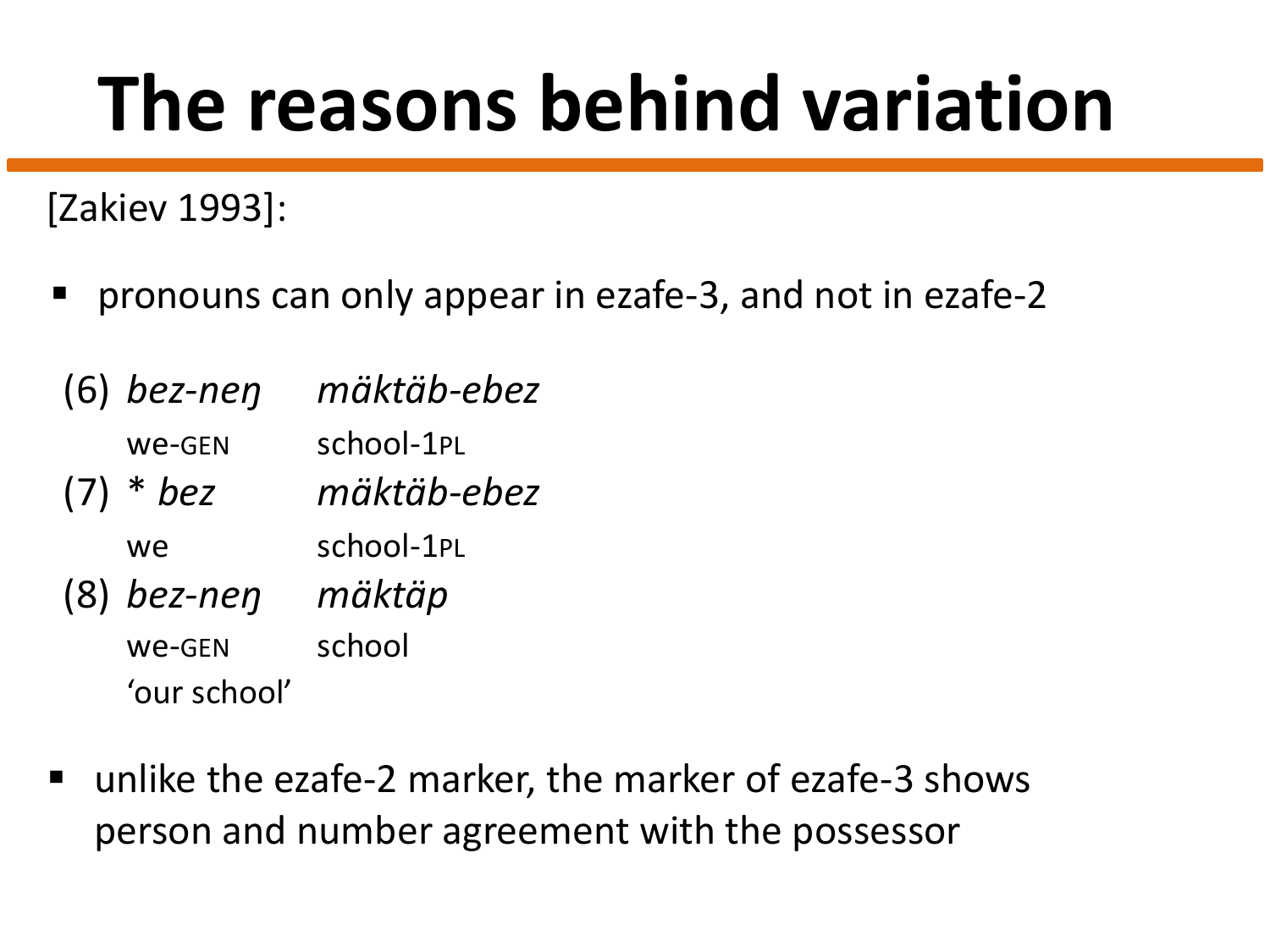[Zakiev 1993]:

- § nominal phrases that are ezafe-3 constructions can be embedded only in ezafe-3 constructions and not ezafe-2
- (9) (*a-lar-nıŋ*) *küb-ese*

he-PL-GEN many-3 'many of them'

(10) (*bez-neŋ*) *iŋ akıl-lı-bız*

We-GEN most mind-ATR-1PL

'the most clever of us'

- (11) *kız-lar-nıŋ kajsı-sı* girl-P L-GEN which-2 'which girl'
- other types of nominal phrases can be present in both ezafe-2 and ezafe-3 constructions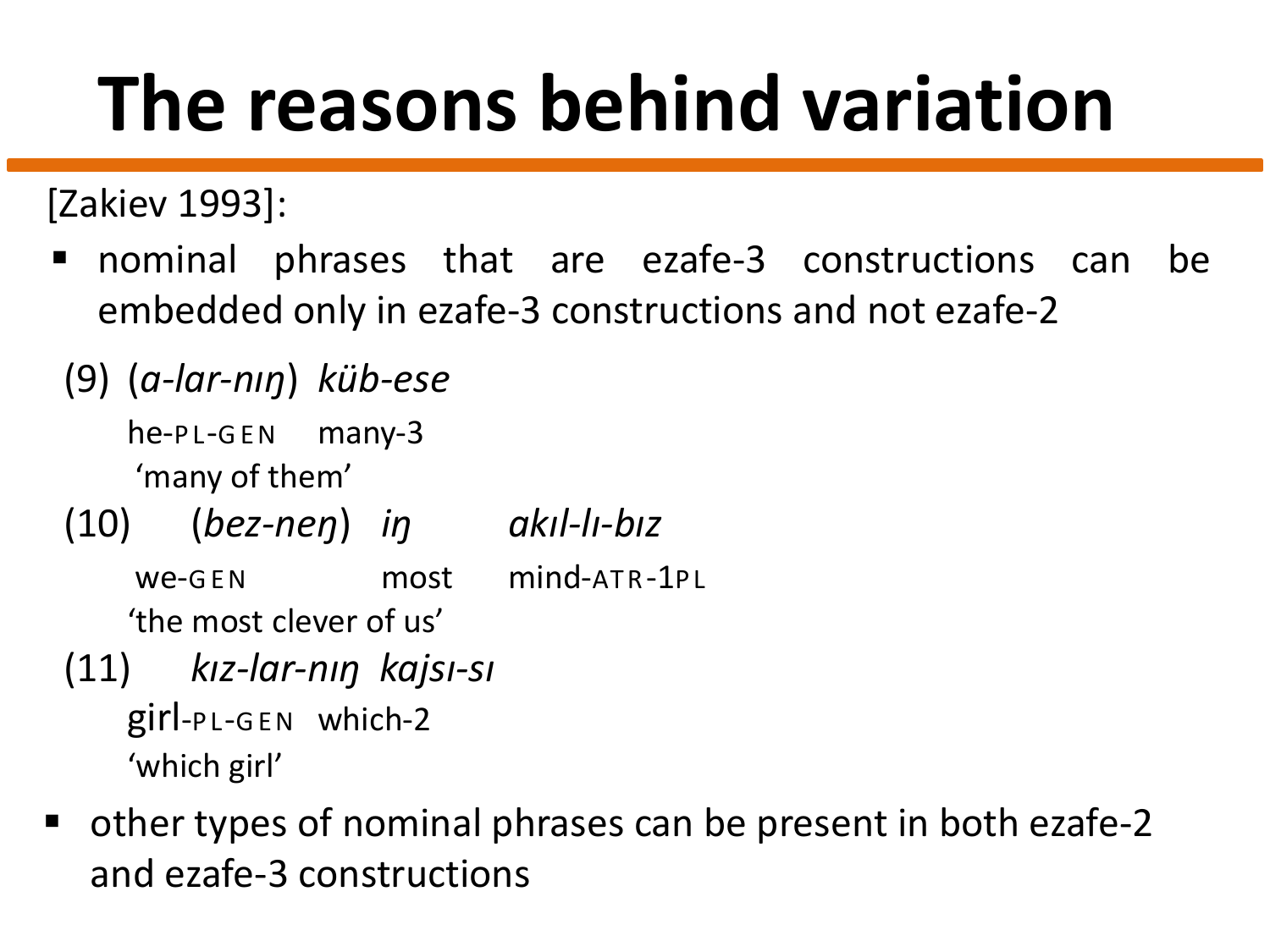[Pereltsvaig, Lyutikova 2014; Lyutikova, Pereltsvaig, 2015; Lyutikova, Pereltsvaig, 2015; Lyutikova, 2017]:

■ The difference lies in categorical status of the possessor.

- appear in argumental positions
- express thematic relations
- § is assigned case
- control possessive agreement

#### **Determiner Phrase (DP) Possessive Phrase (PossP)**

- require encyclopedic knowledge for interpretation
- **•** does not need case to be licensed
- **•** does not control possessive agreement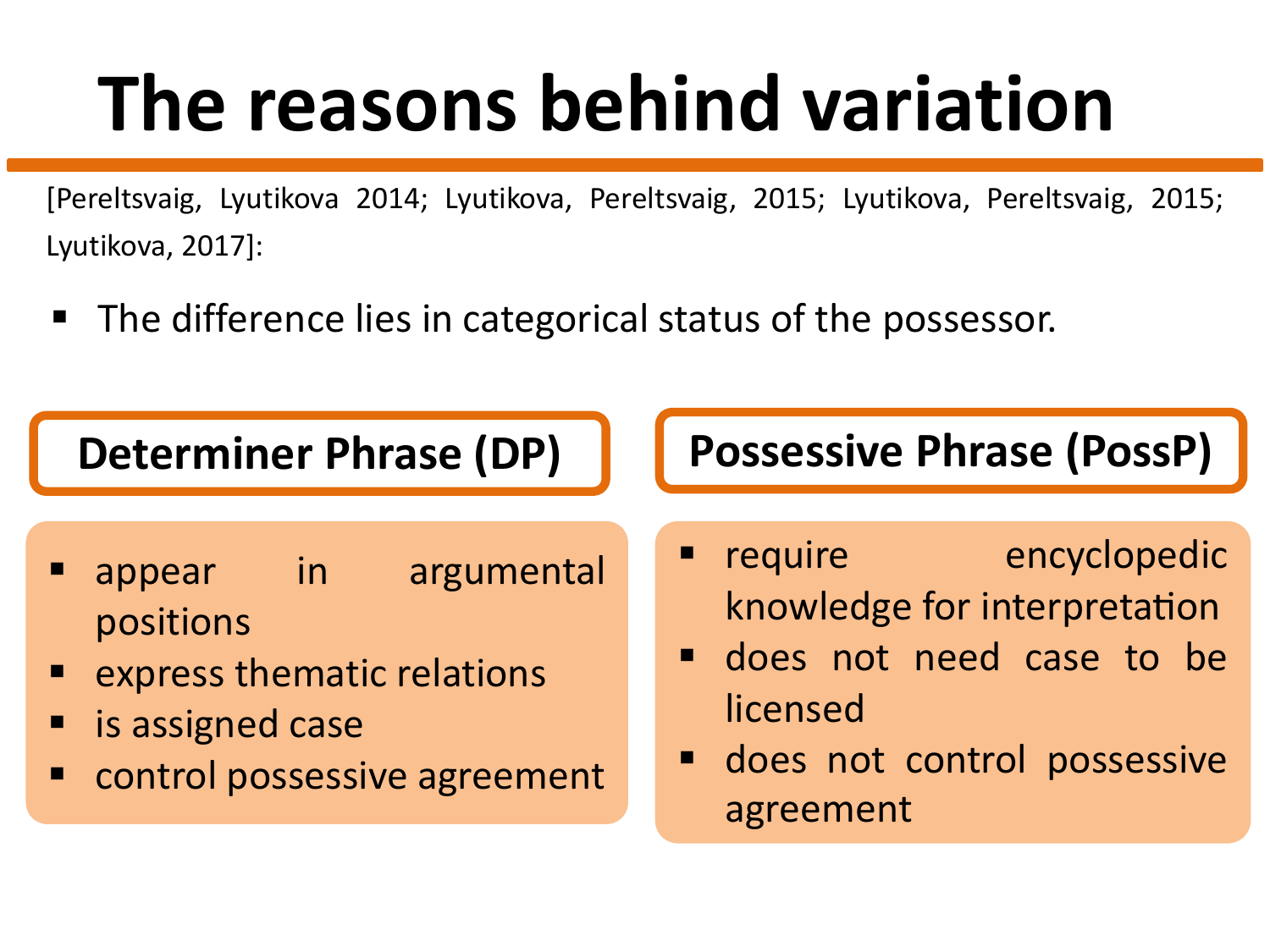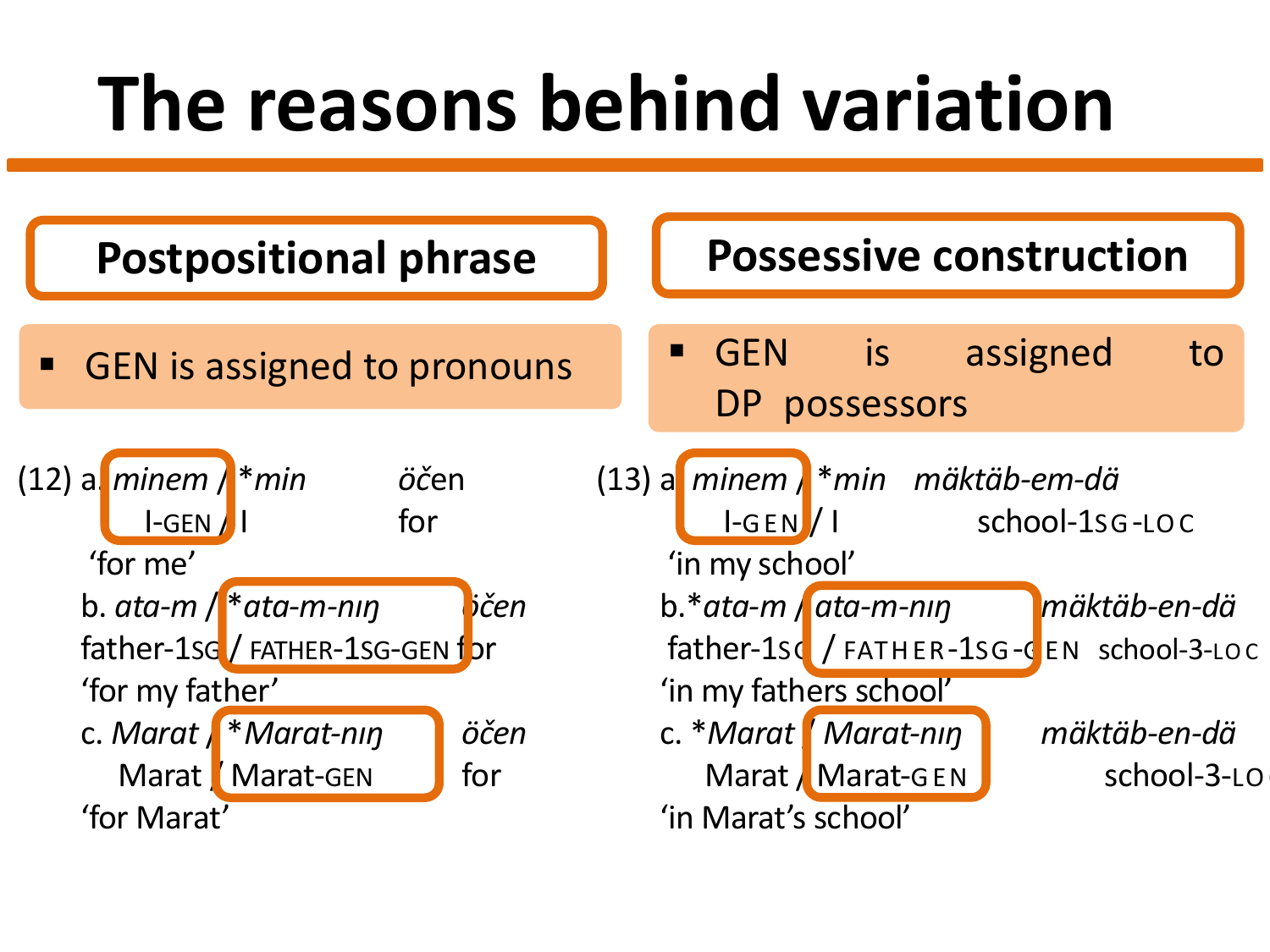#### **Research questions**

- The derivational relation between denominal postpositions and corresponding nouns.
- The structure of the noun phrase might influence the case marking and agreement in postpositional phrases.

If two conjuncts belong to two different morphosyntactic classes:

- § Do both conjuncts exhibit the same case?
- § Which conjunct controls agreement of the possessive marker?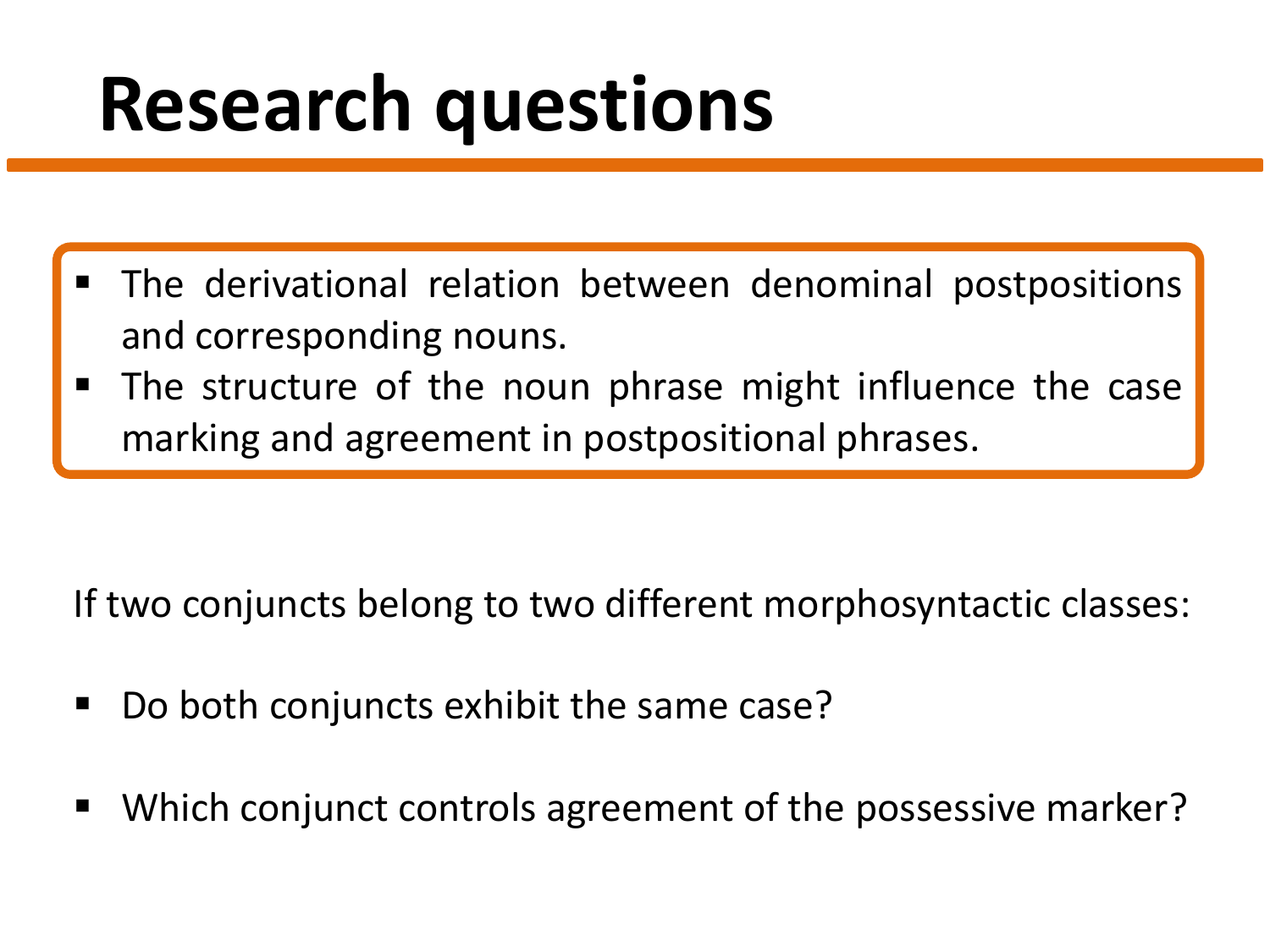#### **Nominal coordination and agreement**

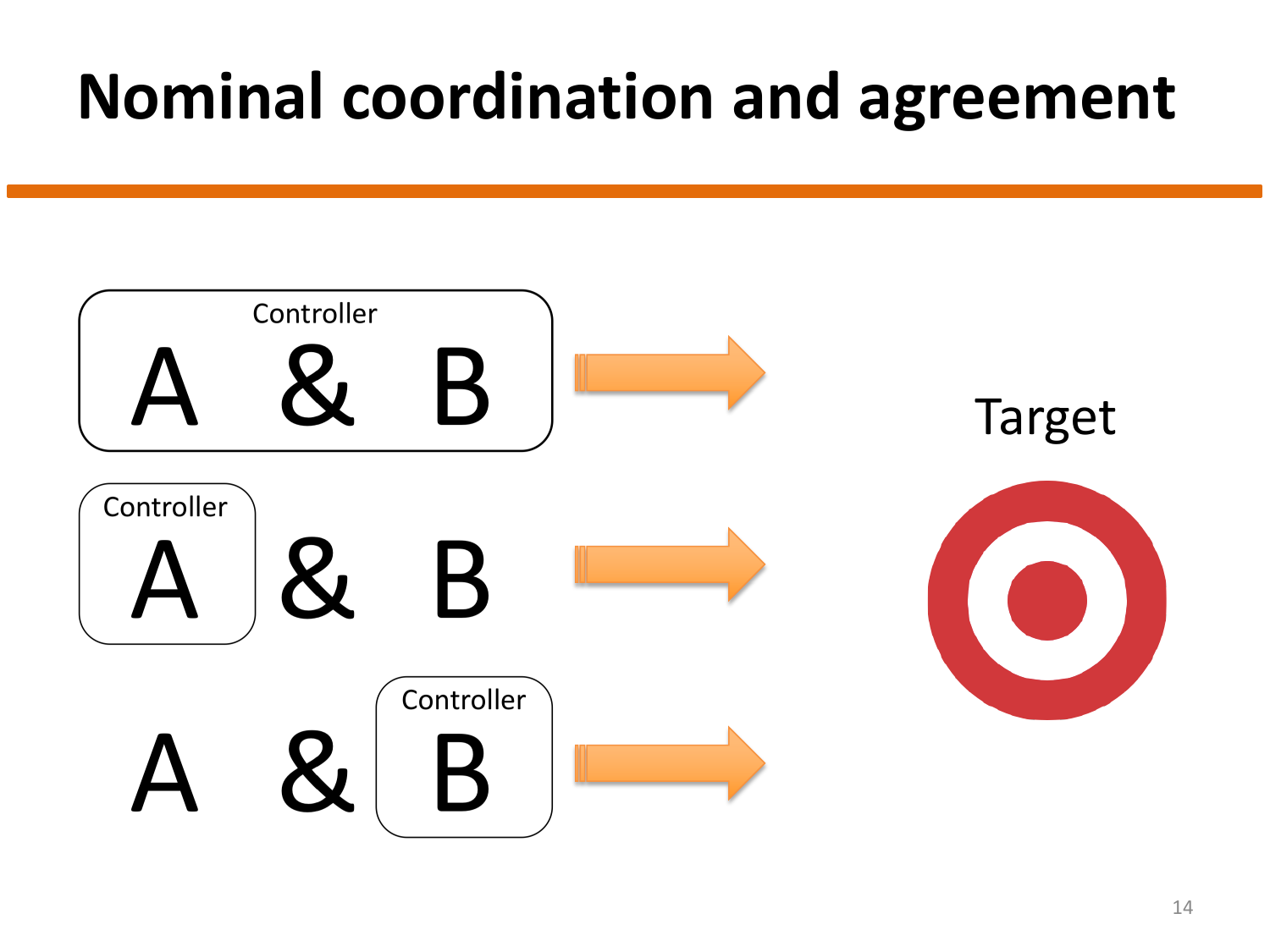### **Experiment 1. Materials**

*min häm Marat* 'me and Marat'

#### **2x2 factorial design:**

Type of postpositional construction:

**Plain postpositions**

**Denominal postpositions**

The order of conjuncts:

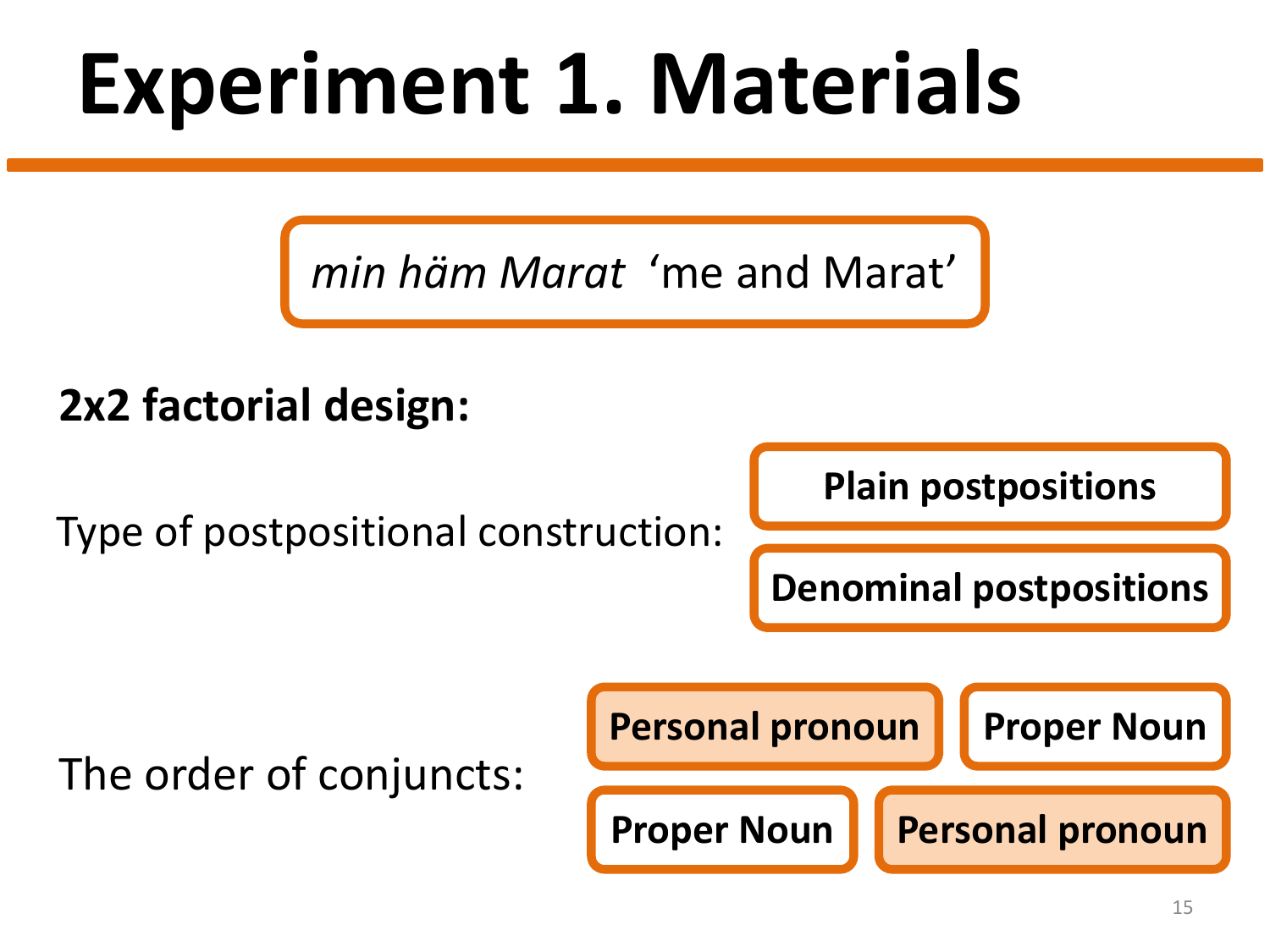### **Experiment 1. Task**

Provide case and agreement morphology for nominal coordination and postposition in brackets.

(14) Tanılgan dⱬırčı (sin häm Äxmet, arasında) utırdı.

'The famous singer was sitting between you and Ahmet.'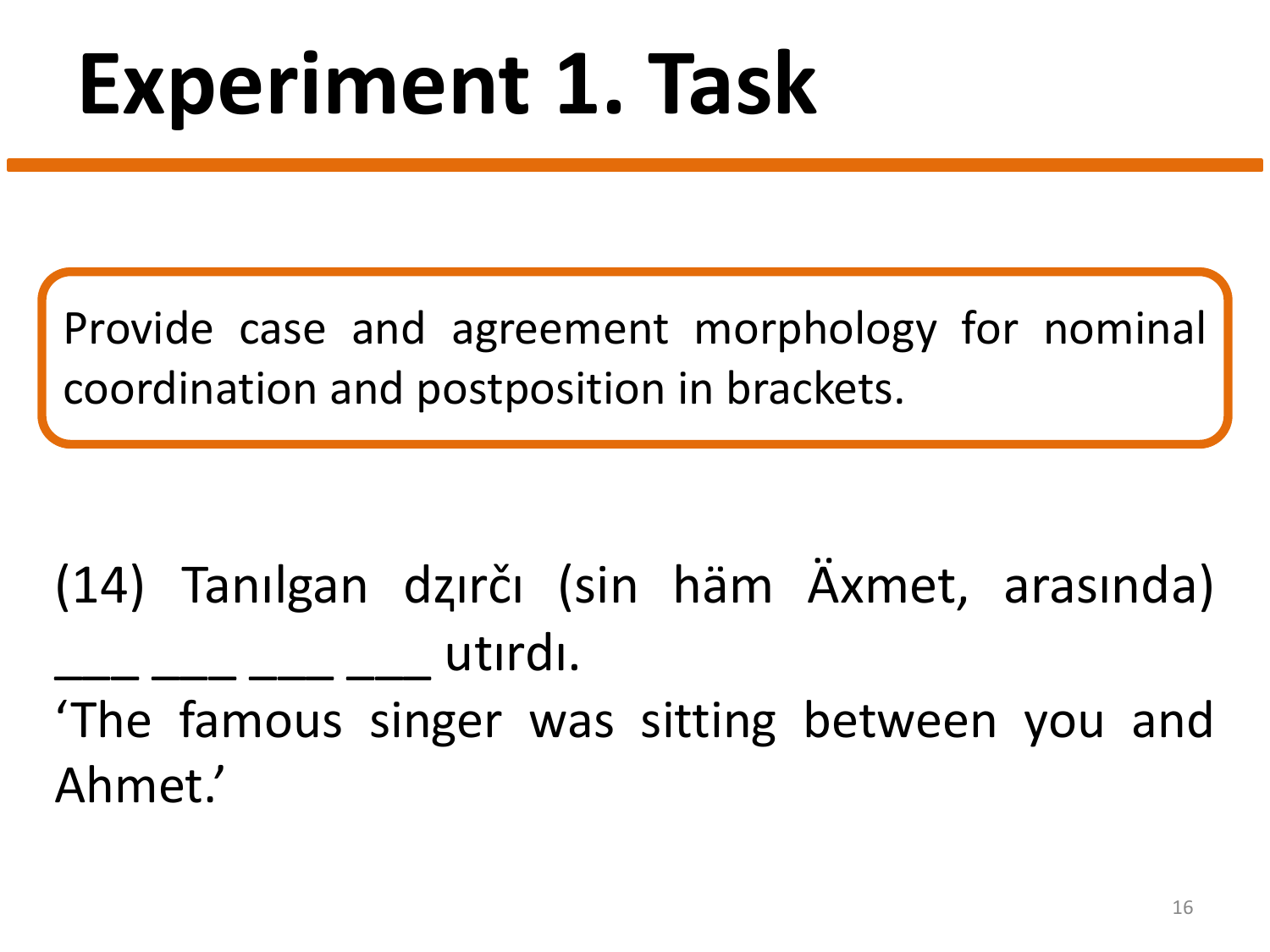# **Experiment 1. Participants**

109 respondents.

(mean age: 23, SD 7; min 17, max 61; 85 females)

*Sociolinguistic questionnaire:* 90 out of 109

- § born and living in The Republic of Tatarstan
- § using Tatar on a daily basis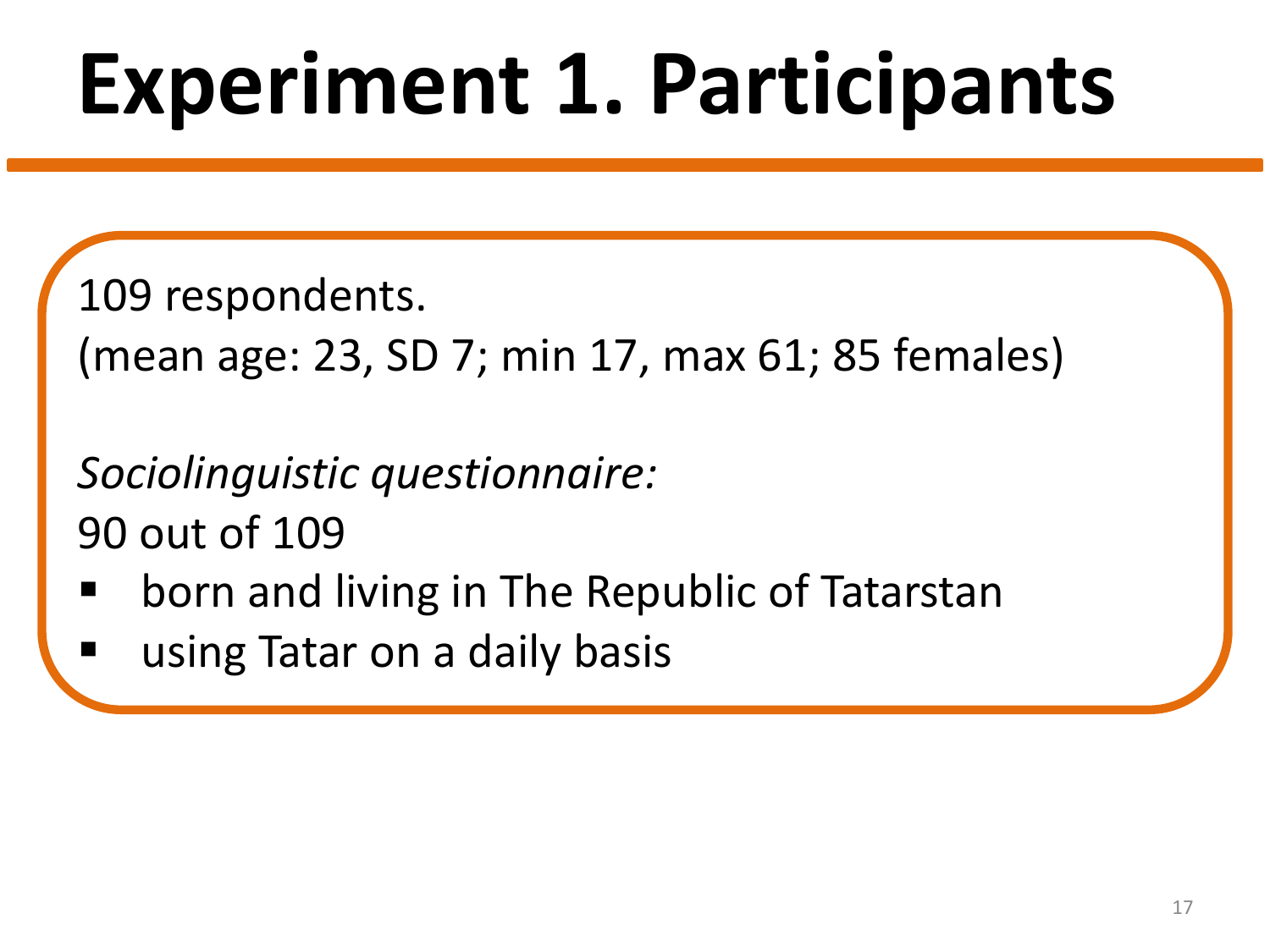#### **Log-linear analysis (p = 0,001) Significant interaction of factors:**

- Type of postpositional construction
- The order of conjuncts

#### **Proper Noun**

**Personal pronoun**

| Table 1      | NOM NOM INOM GEN |     | <b>IGEN NOM IGEN GEN</b> |    |
|--------------|------------------|-----|--------------------------|----|
| Marat and me | Δ1               | 335 |                          | 13 |
| Me and Marat | 180              |     | 142                      |    |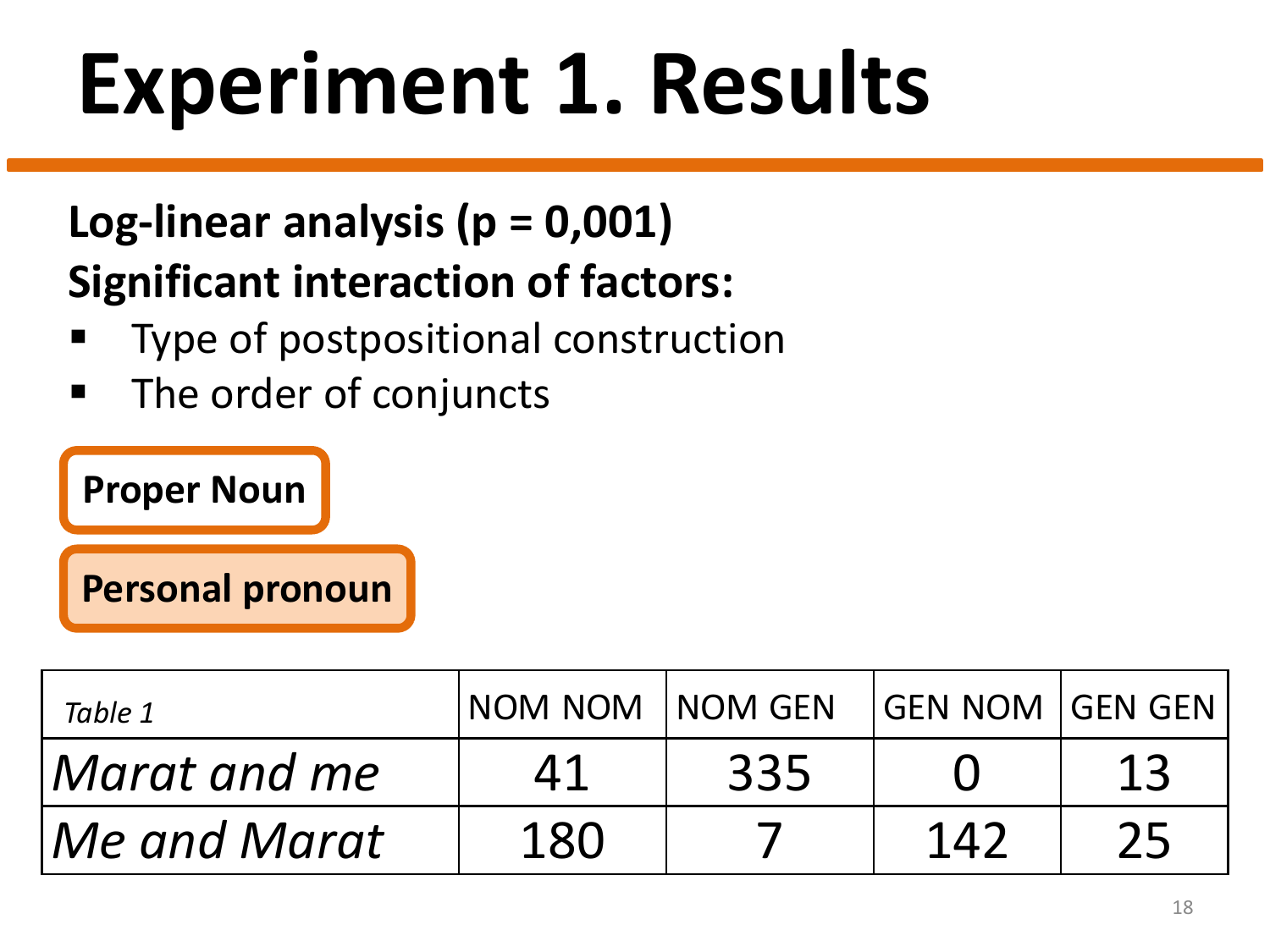#### **Log-linear analysis (p = 0,001) Significant interaction of factors:**

- Type of postpositional construction
- The order of conjuncts



| Table 1      | NOM NOM INOM GEN |     | GEN NOM  GEN GEN |    |
|--------------|------------------|-----|------------------|----|
| Marat and me | Δ1               | 335 |                  | 13 |
| Me and Marat | 180              |     | 142              | 25 |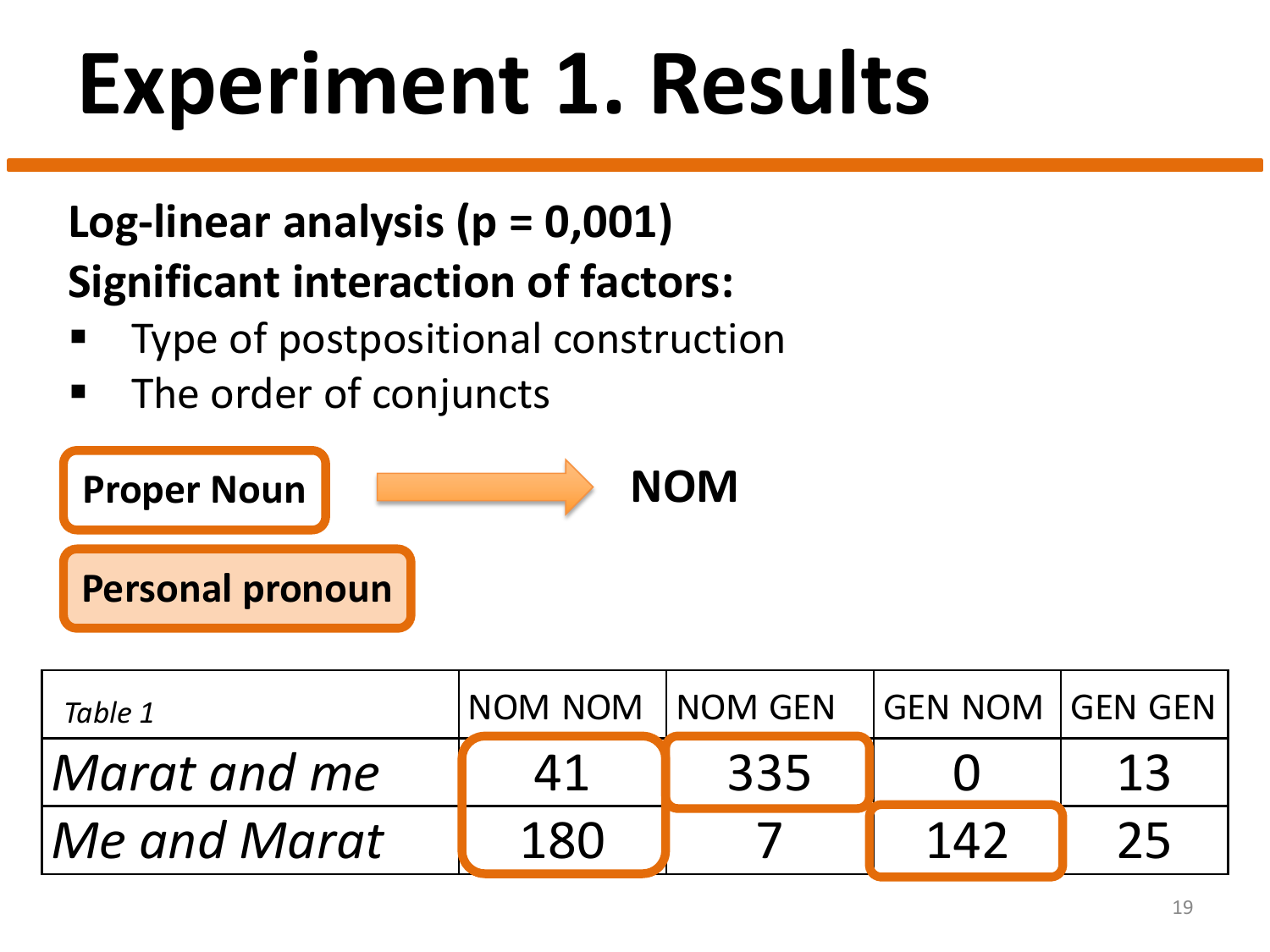#### **Log-linear analysis (p = 0,001) Significant interaction of factors:**

- Type of postpositional construction
- The order of conjuncts



| Table 1      | NOM NOM | <b>NOM GEN</b> | <b>GEN NOM GEN GEN</b> |    |
|--------------|---------|----------------|------------------------|----|
| Marat and me | 41      | 335            |                        | 13 |
| Me and Marat | 180     |                | 142                    | 25 |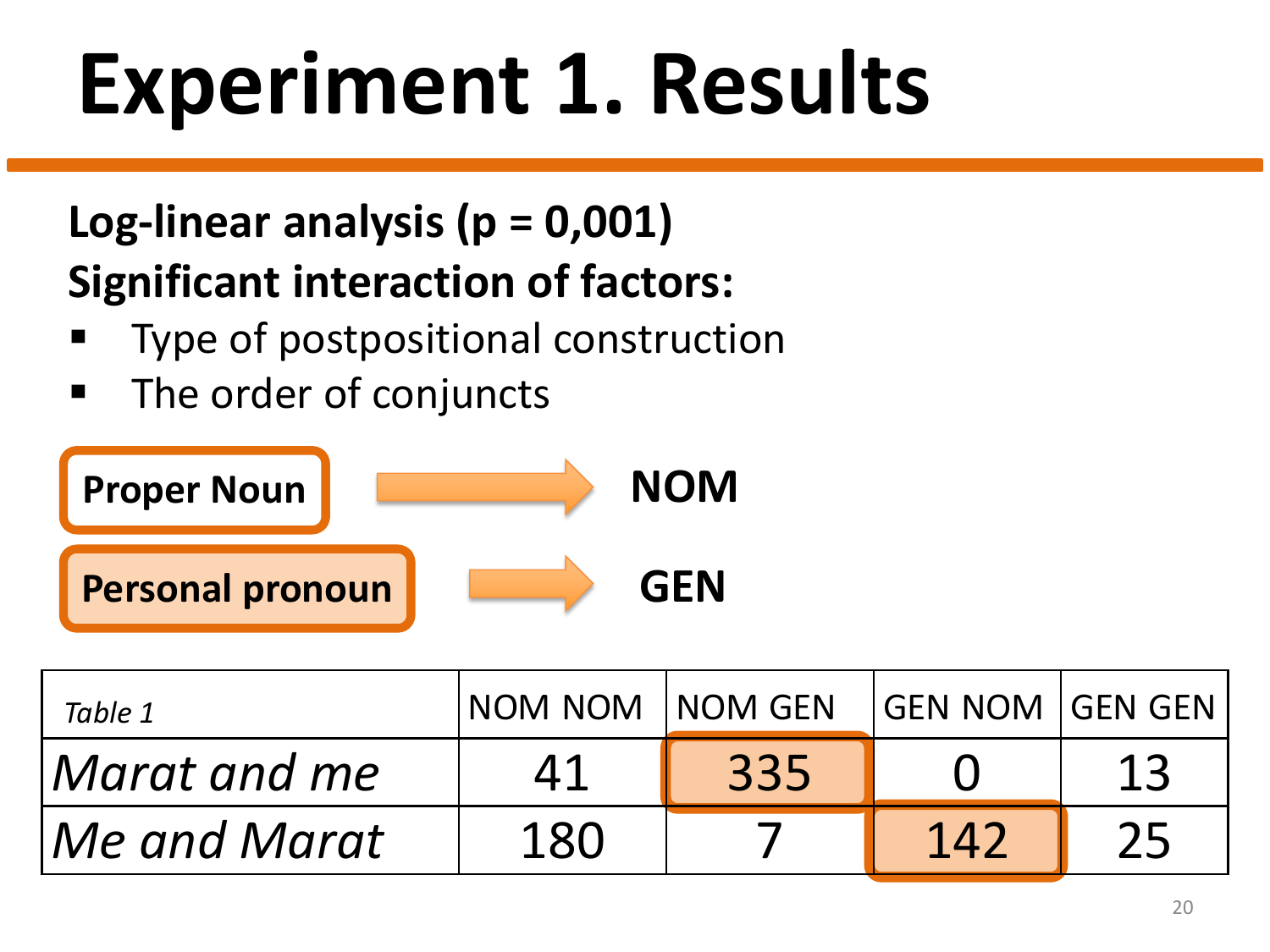#### **Log-linear analysis (p = 0,001) Significant interaction of factors:**

- Type of postpositional construction
- The order of conjuncts



| Table 1      | NOM NOM INOM GEN |     | GEN NOM  GEN GEN |    |
|--------------|------------------|-----|------------------|----|
| Marat and me | Δ1               | 335 |                  | 13 |
| Me and Marat | 180              |     | 142              | 25 |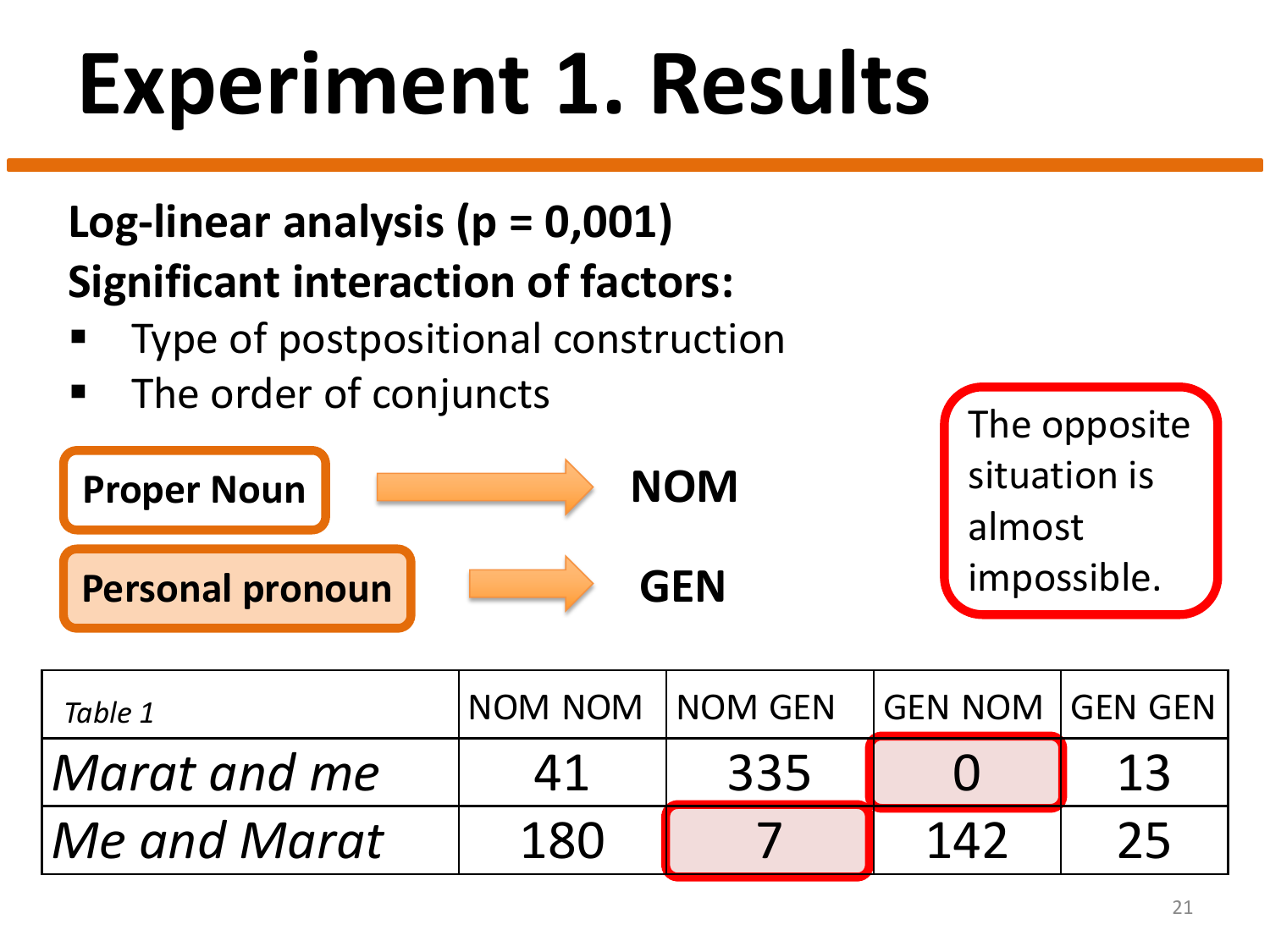The choice of the ezafe marker for the postposition: 3<sup>rd</sup> person singular agreement

| $\bm{\mathsf{M}}$ arat and me | NOM NOM   NOM GEN | <b>GEN NOM</b> | <b>GEN GEN</b> |
|-------------------------------|-------------------|----------------|----------------|
| No agreement                  | 36                |                |                |
| $ 1st$ conjunct/default       | 111               |                |                |
| 2 <sup>nd</sup> conjunct      |                   |                |                |
| Coordination                  |                   |                |                |

| $\vert$ Me and Marat             | NOM NOM NOM GEN | <b>GEN NOM</b> | <b>GEN GEN</b> |
|----------------------------------|-----------------|----------------|----------------|
| No agreement                     |                 |                |                |
| $ 1^{\rm st}$ conjunct           |                 |                |                |
| 2 <sup>nd</sup> conjunct/default | 64              | 102            | 25             |
| Coordination                     |                 |                |                |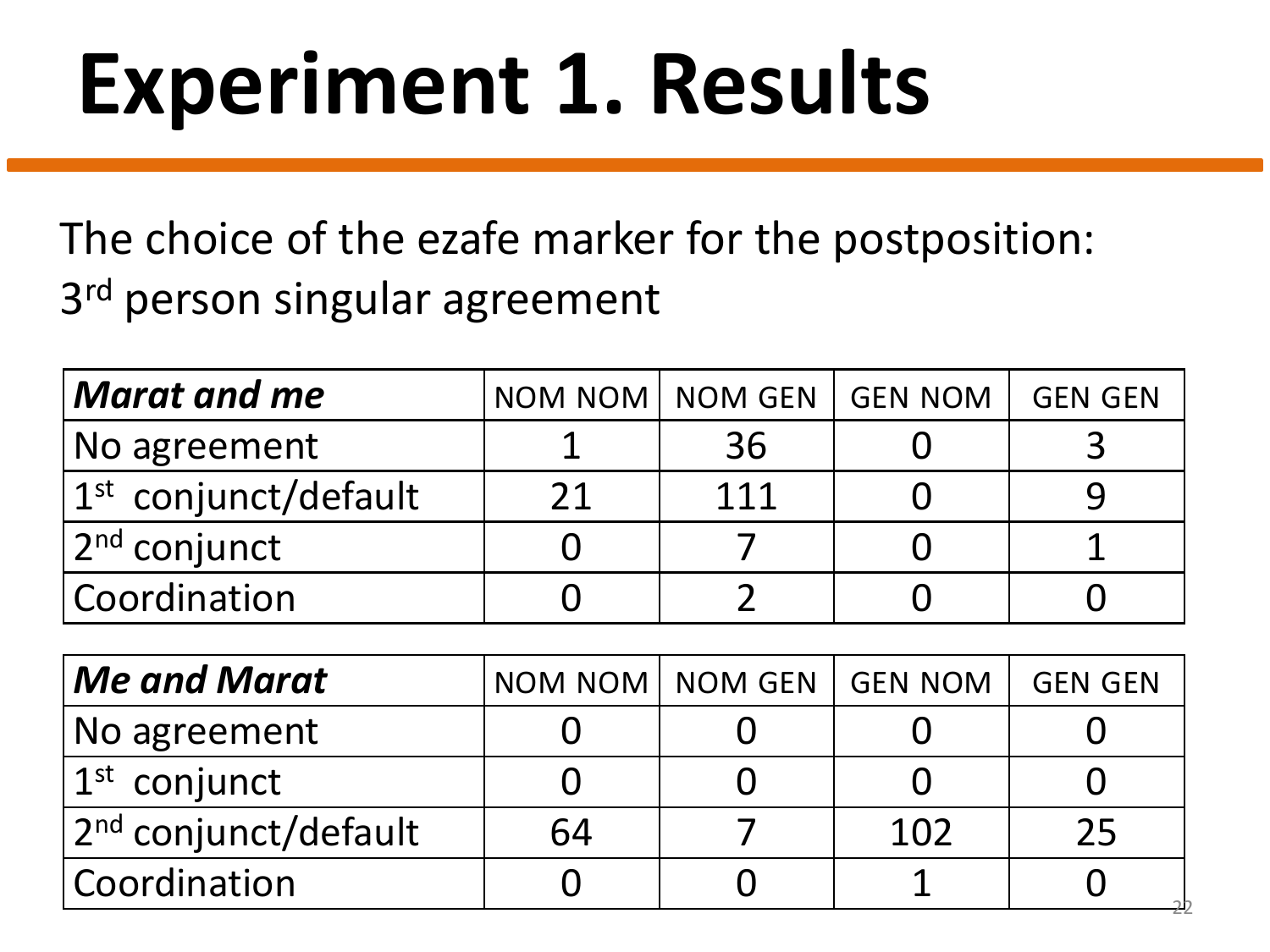The choice of the ezafe marker for the postposition: 3<sup>rd</sup> person singular agreement

| $\bm{\mathsf{M}}$ arat and me | NOM NOM   NOM GEN |     | <b>GEN NOM</b> | <b>GEN GEN</b> |
|-------------------------------|-------------------|-----|----------------|----------------|
| No agreement                  |                   | 36  |                |                |
| $1st$ conjunct/default        | 21                | 111 |                |                |
| 2 <sup>nd</sup> conjunct      |                   |     |                |                |
| Coordination                  |                   |     |                |                |

| $\vert$ Me and Marat             | NOM NOM NOM GEN | <b>GEN NOM</b> | <b>GEN GEN</b> |
|----------------------------------|-----------------|----------------|----------------|
| No agreement                     |                 |                |                |
| $ 1^{\rm st}$ conjunct           |                 |                |                |
| 2 <sup>nd</sup> conjunct/default | 64              | 102            | 25             |
| Coordination                     |                 |                |                |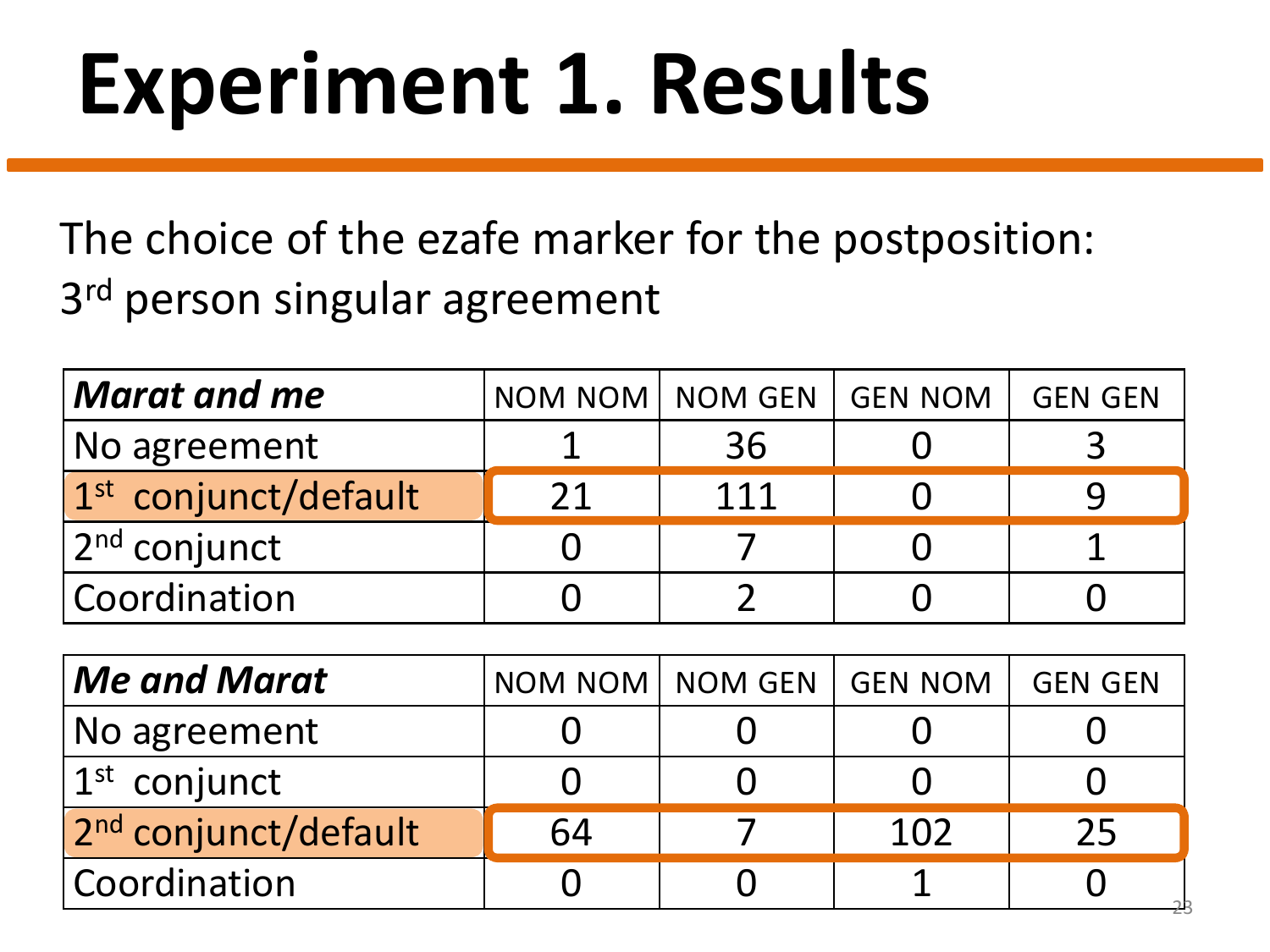The choice of the ezafe marker for the postposition: 3<sup>rd</sup> person singular agreement

| $\bm{\mathsf{M}}$ arat and me $\bm{\mathsf{S}}$ |     | NOM NOM   NOM GEN   GEN NOM   GEN GEN |  |
|-------------------------------------------------|-----|---------------------------------------|--|
| $1st$ conjunct/default                          | 111 |                                       |  |

| $\sf l$ Me and Marat             | NOM NOM   NOM GEN   GEN NOM   GEN GEN |  |  |
|----------------------------------|---------------------------------------|--|--|
| 2 <sup>nd</sup> conjunct/default | 64                                    |  |  |

#### **Is agreement controlled by the proper name or is it the default agreement pattern?**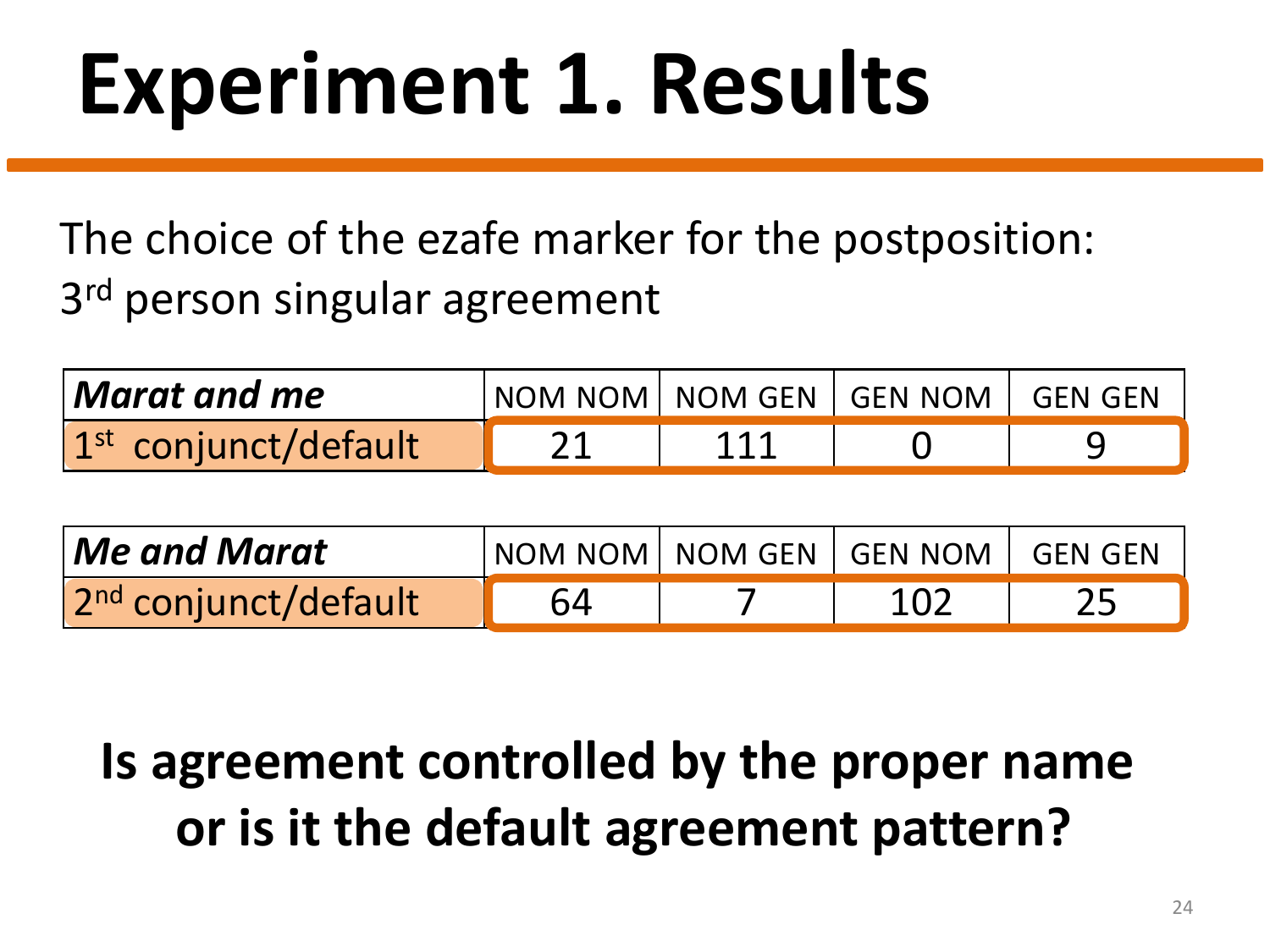### **Experiment 2. Task**

Evaluate the acceptability of sentences using a five-point Likert scale.

38 respondents.

(mean age: 24, SD 8; min 17, max 62; 30 females)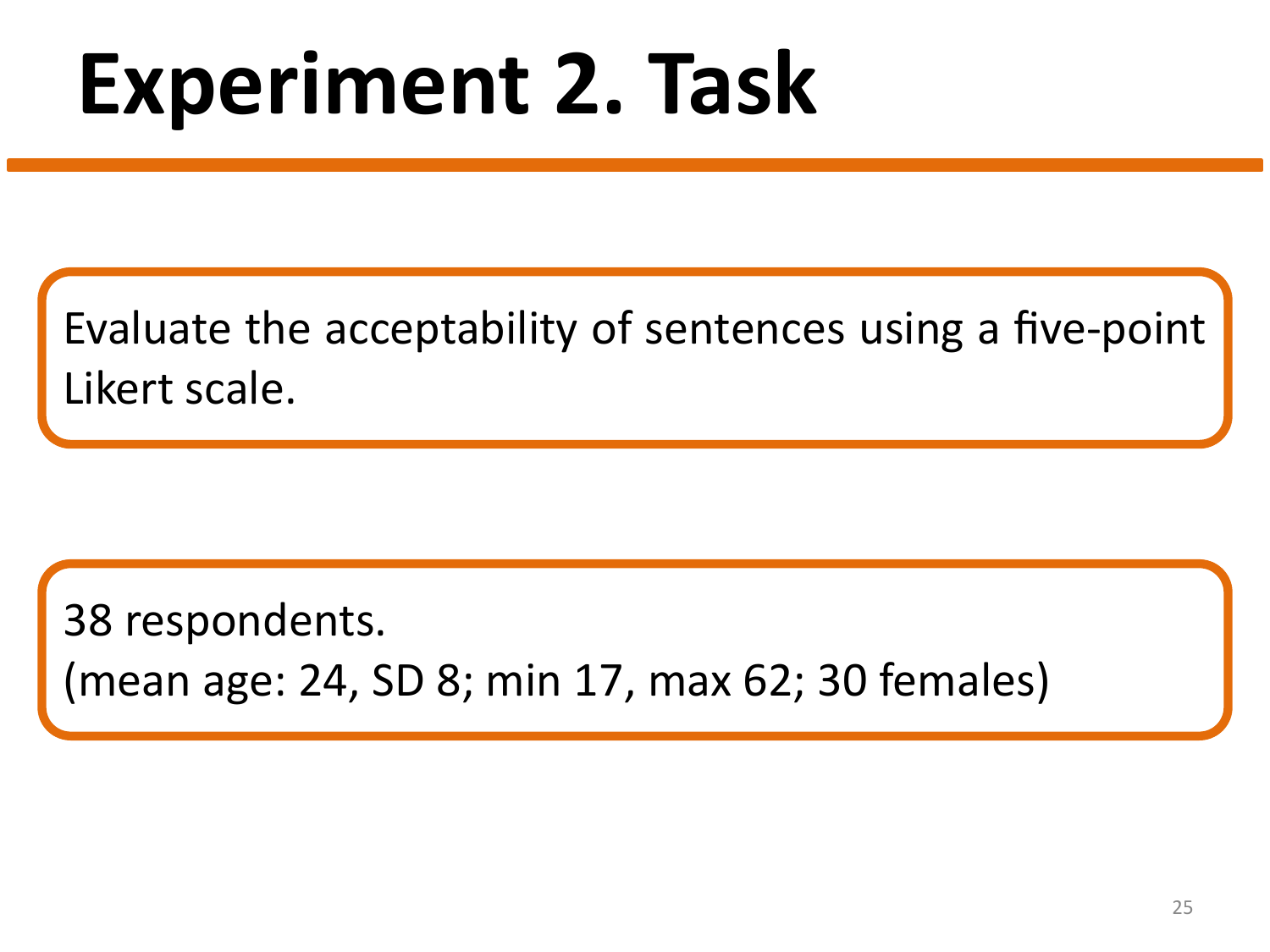### **Experiment 2. Materials**

*min häm Marat* 'me and Marat' *min häm sin* 'me and you'



Agreement for postposition: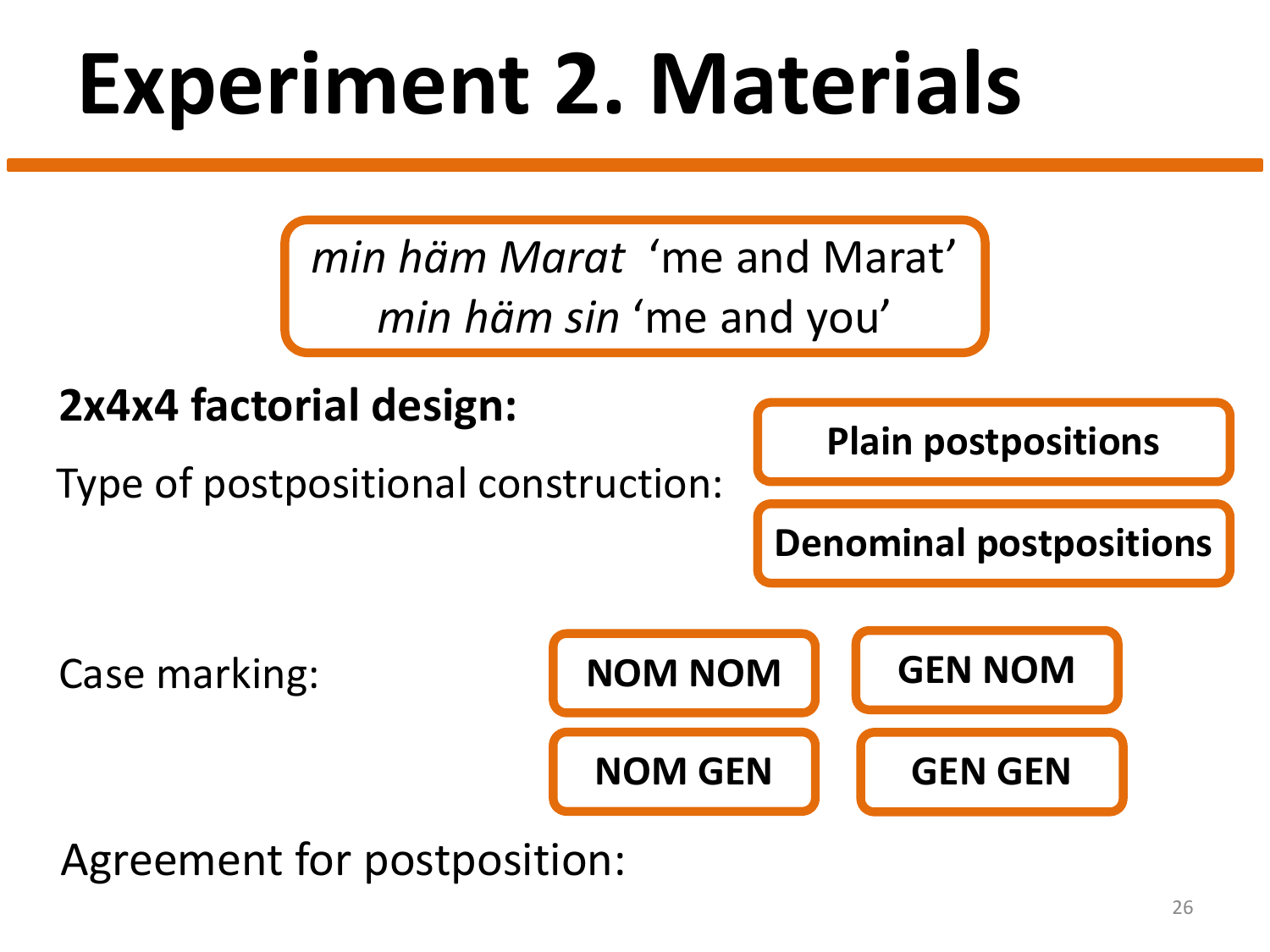# **Experiment 2. Materials**

#### **2x4x4 factorial design:**

Agreement for postposition:

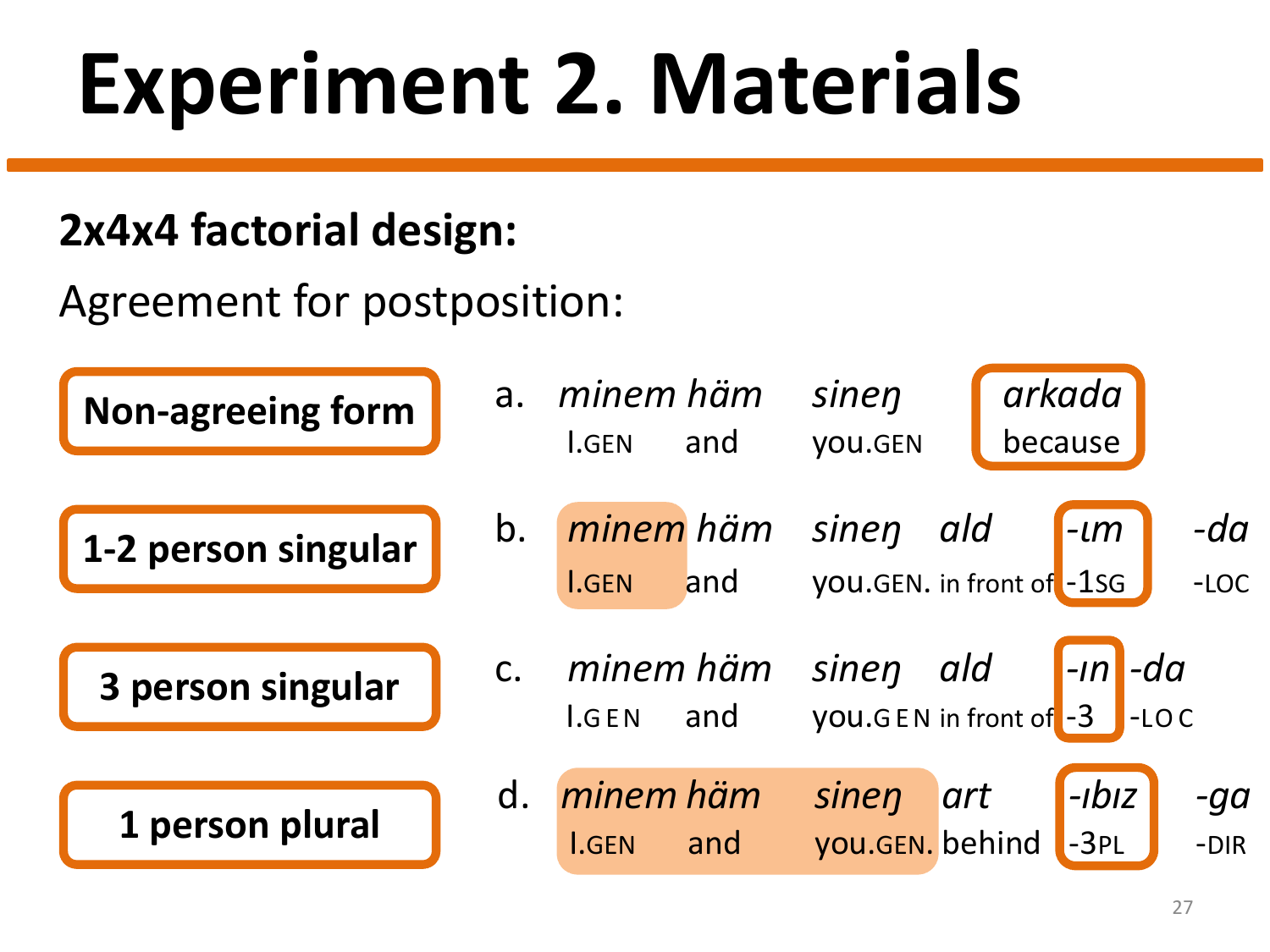#### *Student t-test* p << 0,001

|               |                              | NOM NOM   NOM GEN |      | <b>GEN NOM</b> | <b>GEN GEN</b> |
|---------------|------------------------------|-------------------|------|----------------|----------------|
| Plain         | $\vert$ Marat and me $\vert$ | 1,5               | 3,84 | 1,32           | 2,08           |
| postpositions | me and Marat                 | 3,05              | 2,11 | 3,11           | 1,84           |
| Denominal     | Marat and me                 | 2,18              | 2,58 | 1,82           | 1,95           |
| postpositions | me and Marat                 | 1,84              | 2,21 | 1,84           | 1,79           |

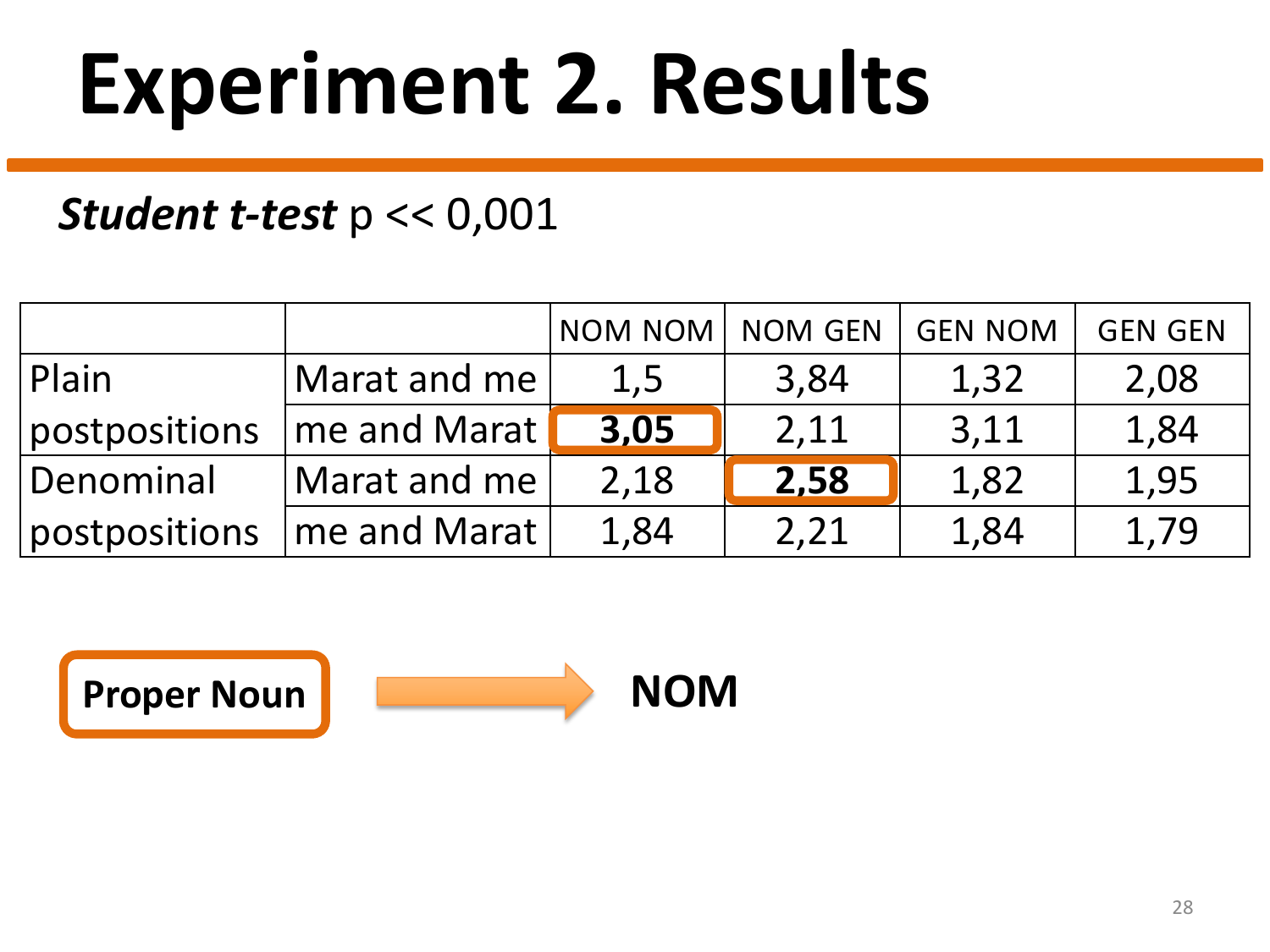#### *Student t-test* p << 0,001

|                    |                | NOM NOM   NOM GEN |      | <b>GEN NOM</b> | <b>GEN GEN</b> |
|--------------------|----------------|-------------------|------|----------------|----------------|
| Plain              | Marat and me   | 1,5               | 3,84 | 1,32           | 2,08           |
| postpositions      | me and Marat   | 3,05              | 2,11 | 3,11           | 1,84           |
| Denominal          | Marat and me   | 2,18              | 2,58 | 1,82           | 1,95           |
| $\,$ postpositions | I'me and Marat | 1,84              | 2,21 | 1,84           | 1,79           |

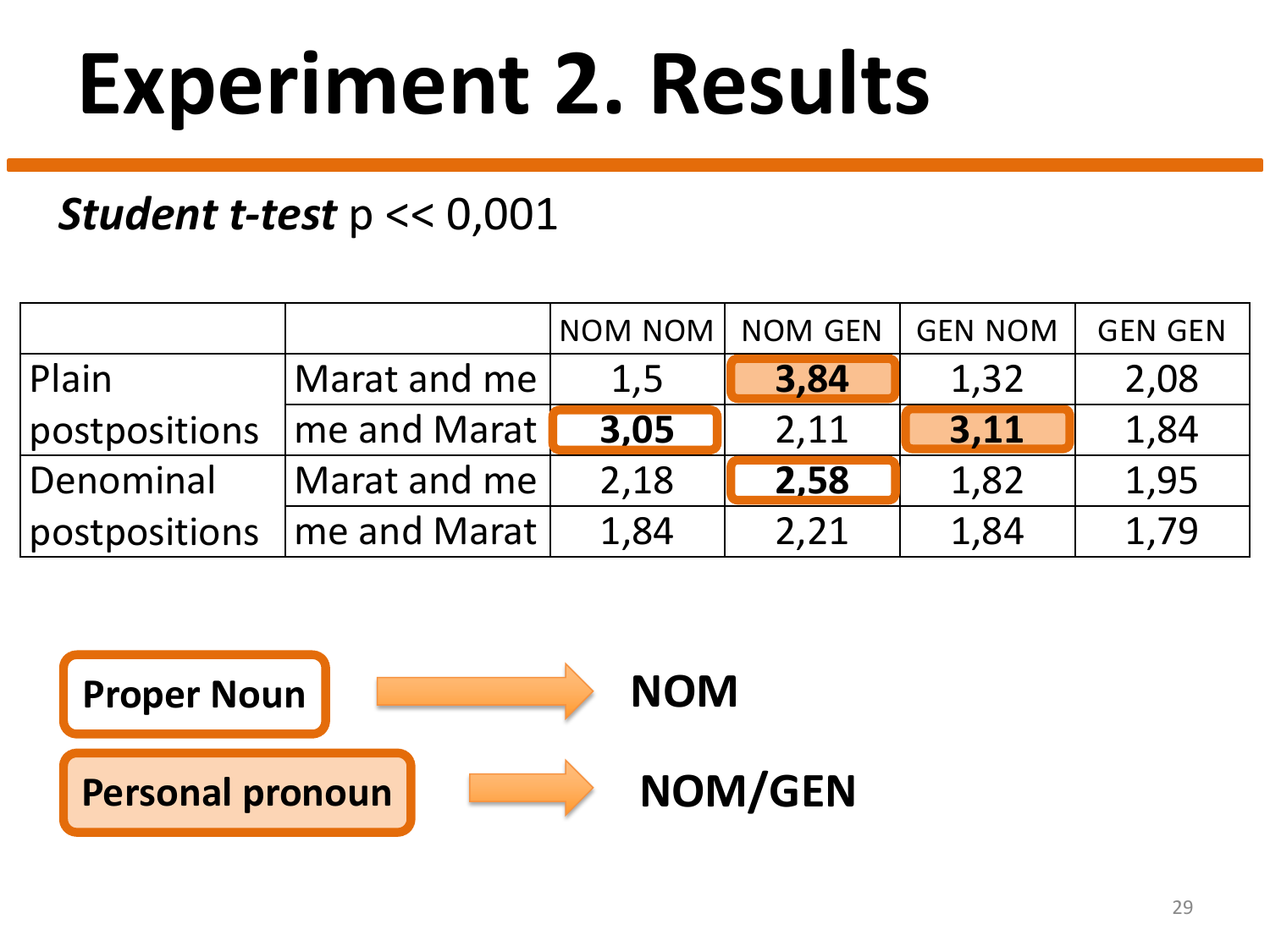#### *Student t-test* p << 0,001

| me and you             | NOM NOM   NOM GEN |      | <b>GEN NOM</b>           | <b>GEN GEN</b>          |
|------------------------|-------------------|------|--------------------------|-------------------------|
| Non-agreeing form      | 1,42              | 2,08 | 1,89                     | 2,89                    |
| $ 2^{\rm nd}$ conjunct | 1,63              | 1,79 | 1,53                     | 1,55                    |
| Default (3sG)          | 1,71              | 1,66 | $\overline{\mathcal{L}}$ | 3,05                    |
| $ 1^{\rm st}$ conjunct | 1,71              | 1,55 | 1,53                     | $\overline{\mathbf{3}}$ |
| Coordination           | 1,34              | 1,97 | 1,76                     | $\overline{3,5}$        |

**Agreement with second conjunct**

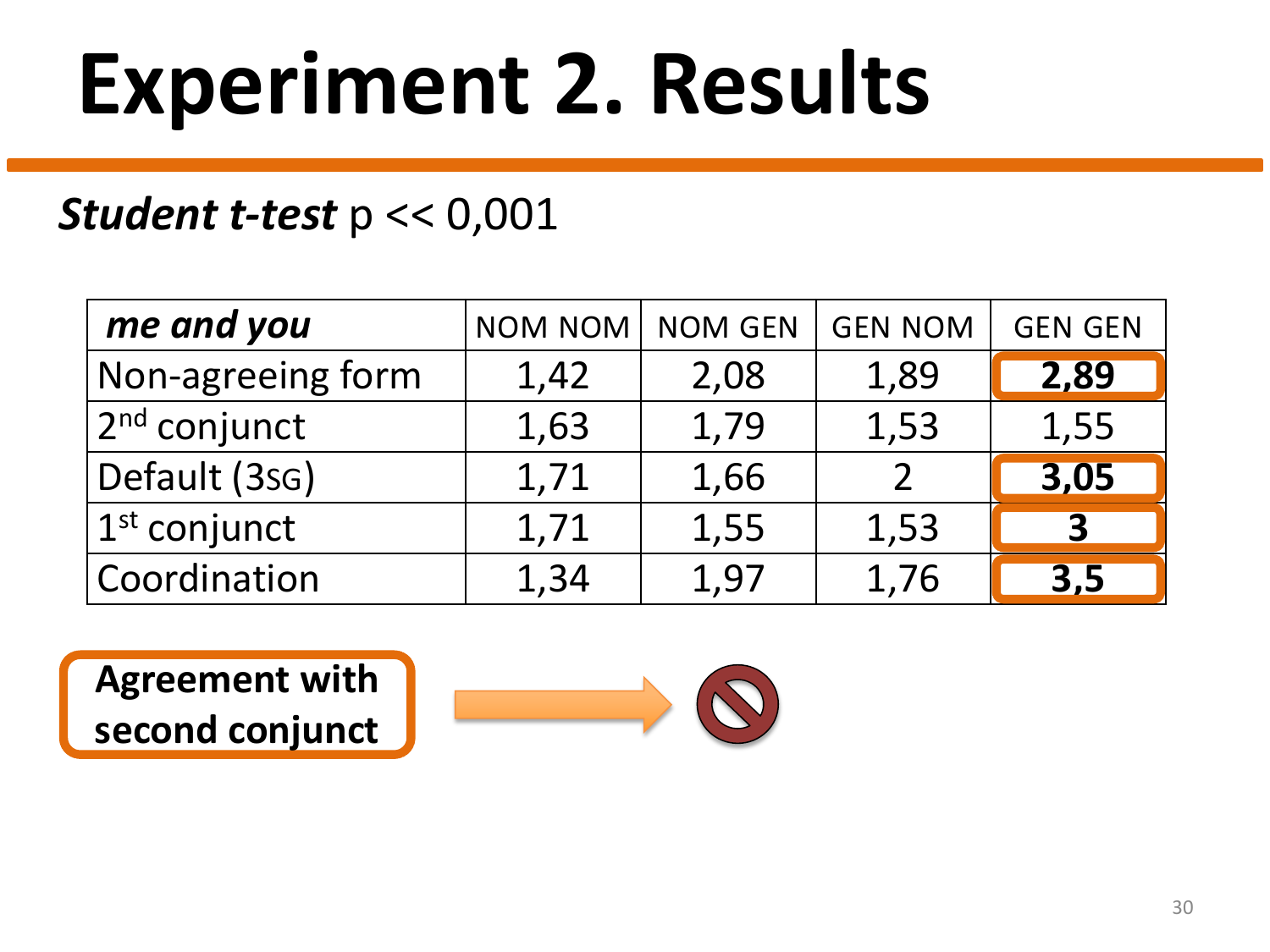**Agreement with second conjunct**



The order of conjuncts determines the agreement pattern:

agreement with the  $1<sup>st</sup>$  conjunct is preferred.

New interpretation of Experiment 1 results:

| $\bm{\mathsf{M}}$ arat and me $\bm{\mathsf{S}}$ | NOM NOM NOM GEN GEN NOM GEN GEN |     |  |
|-------------------------------------------------|---------------------------------|-----|--|
| 1 <sup>st</sup> conjunct/default                | 21                              | 111 |  |

| <b>Me and Marat</b>              |    |     |  |
|----------------------------------|----|-----|--|
| 2 <sup>nd</sup> conjunct/default | 64 | 102 |  |

3<sup>rd</sup> person agreement is not agreement with the 2<sup>nd</sup> conjunct but the default agreement pattern instead.

31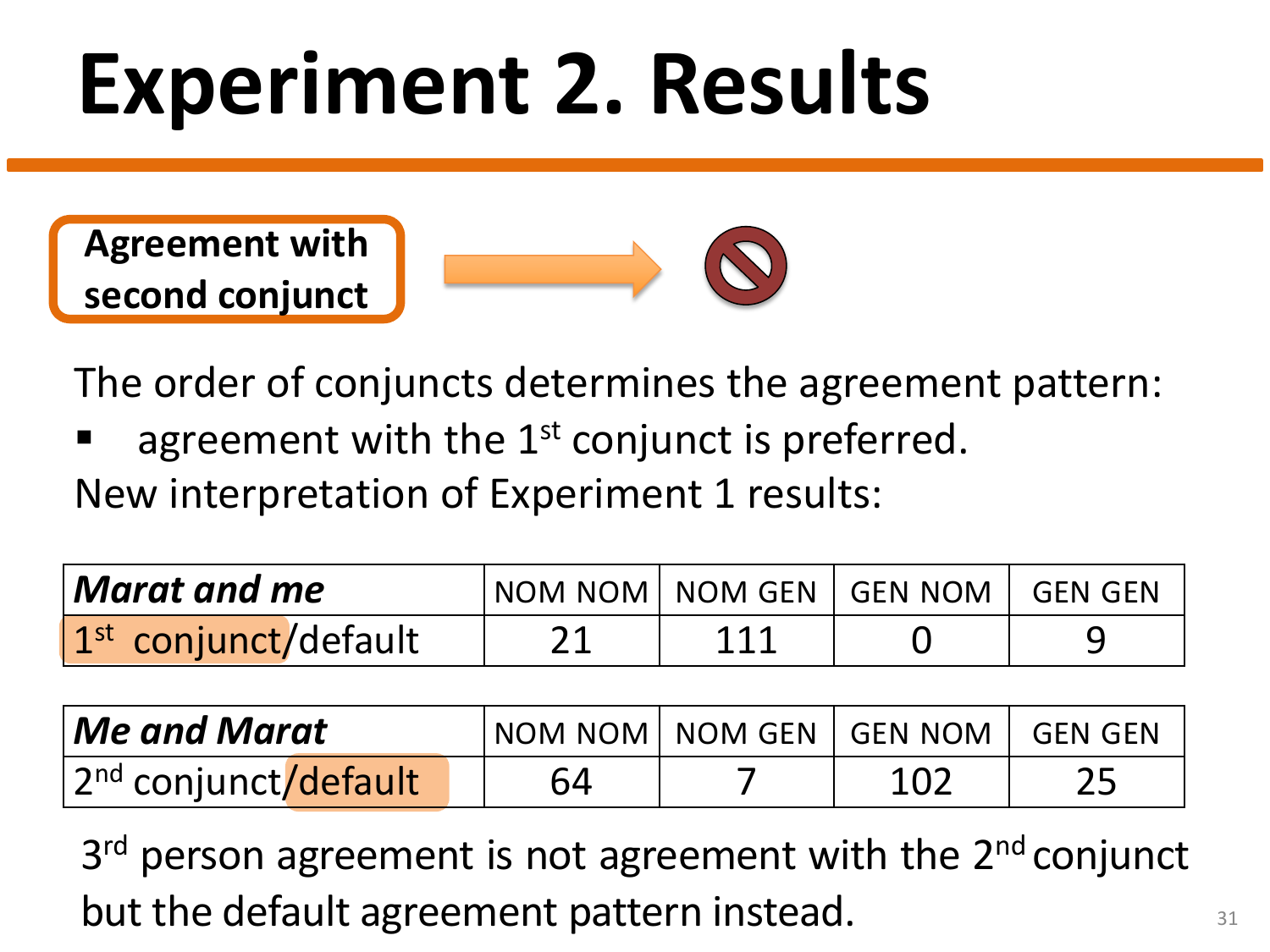# **Overall results**

- $\blacksquare$  1<sup>st</sup> conjunct tends to be used in NOM
- $\blacksquare$  but 1<sup>st</sup> / 2<sup>nd</sup> person pronouns are marked GEN

The case marking of the nominal and the choice of the ezafe marker for the postposition are interrelated:

- When the complement is GEN, postposition contains an ezafe marker that agrees with the complement.
- When the complement is NOM, the postposition shows no agreement with the complement.

The grammaticalization of denominal postpositions is not completed.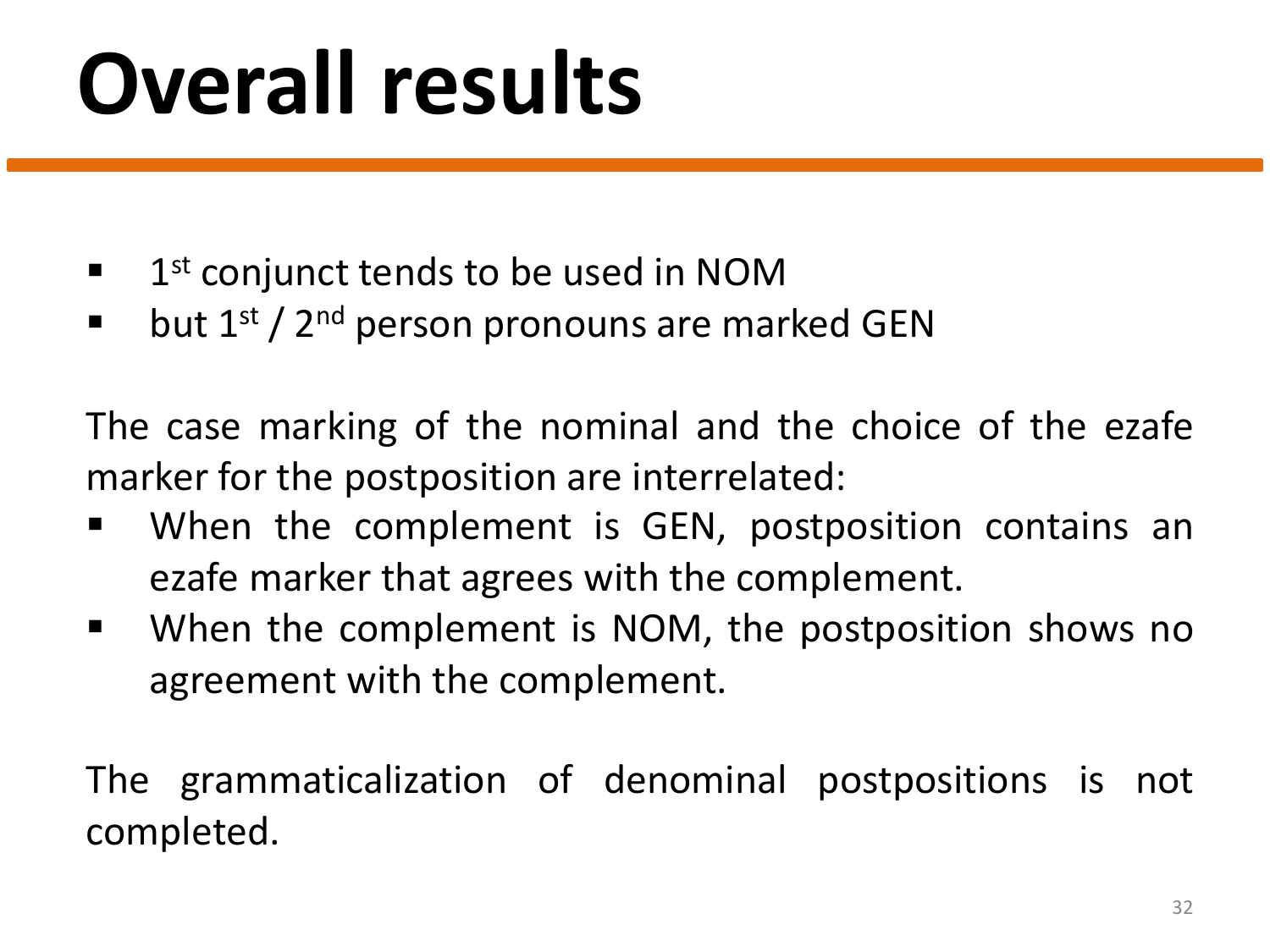### **Thank you for your attention!**

*anastasiagerasimova432@gmail.com*